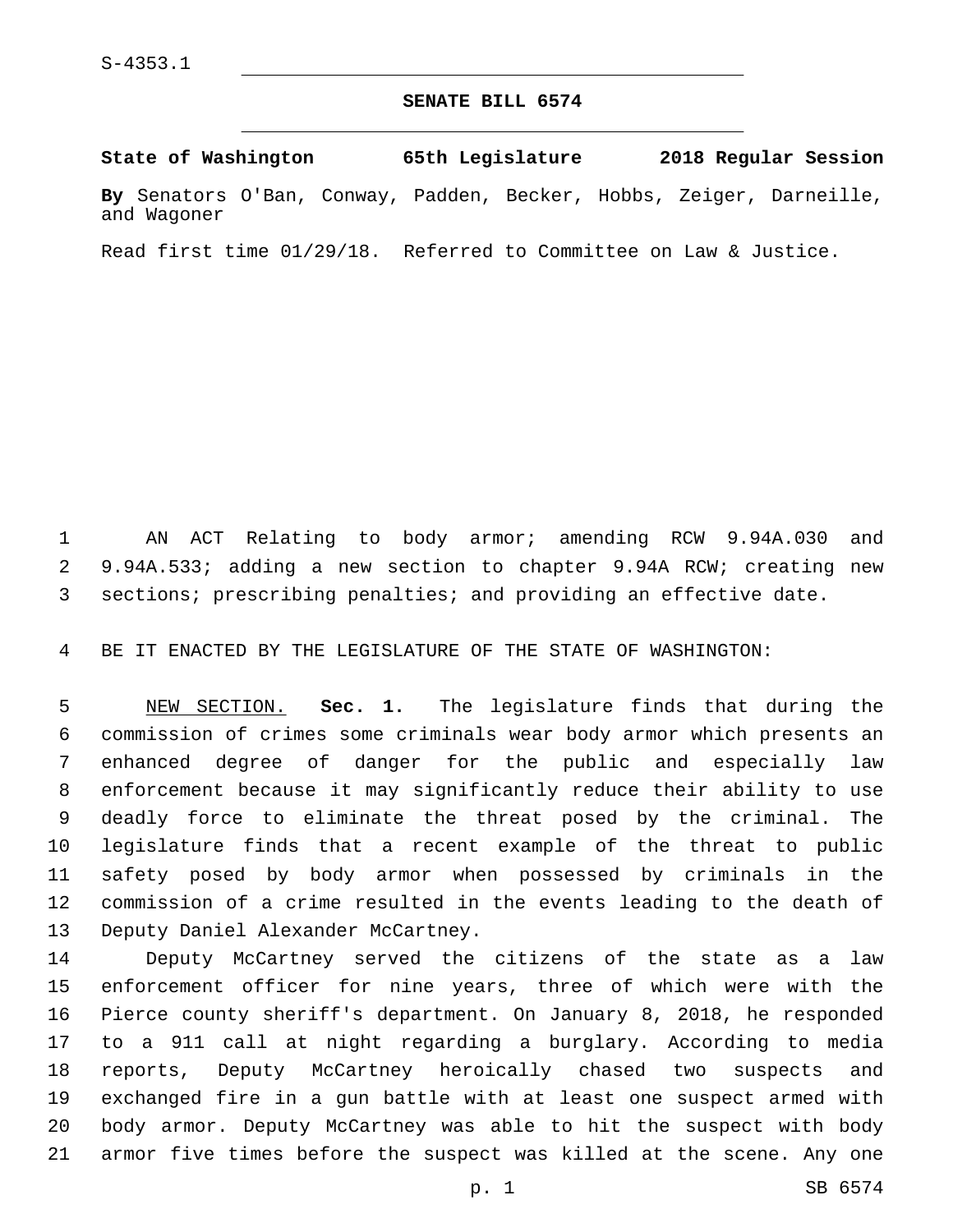of the five shots fired by Deputy McCartney may have proved lethal had they not been deflected by the suspect's body armor. Tragically, Deputy McCartney succumbed to injuries he sustained at the scene. The legislature finds that greater penalties are necessary in order to deter the use of body armor in the commission of a crime.

 NEW SECTION. **Sec. 2.** This act may be known and cited as the "Deputy Daniel McCartney Act."

 **Sec. 3.** RCW 9.94A.030 and 2016 c 81 s 16 are each amended to 9 read as follows:

 Unless the context clearly requires otherwise, the definitions in 11 this section apply throughout this chapter.

 (1) "Board" means the indeterminate sentence review board created 13 under chapter 9.95 RCW.

 (2) "Collect," or any derivative thereof, "collect and remit," or "collect and deliver," when used with reference to the department, means that the department, either directly or through a collection agreement authorized by RCW 9.94A.760, is responsible for monitoring and enforcing the offender's sentence with regard to the legal financial obligation, receiving payment thereof from the offender, and, consistent with current law, delivering daily the entire payment to the superior court clerk without depositing it in a departmental 22 account.

(3) "Commission" means the sentencing guidelines commission.

 (4) "Community corrections officer" means an employee of the department who is responsible for carrying out specific duties in supervision of sentenced offenders and monitoring of sentence 27 conditions.

 (5) "Community custody" means that portion of an offender's sentence of confinement in lieu of earned release time or imposed as part of a sentence under this chapter and served in the community subject to controls placed on the offender's movement and activities 32 by the department.

 (6) "Community protection zone" means the area within eight hundred eighty feet of the facilities and grounds of a public or 35 private school.

 (7) "Community restitution" means compulsory service, without compensation, performed for the benefit of the community by the 38 offender.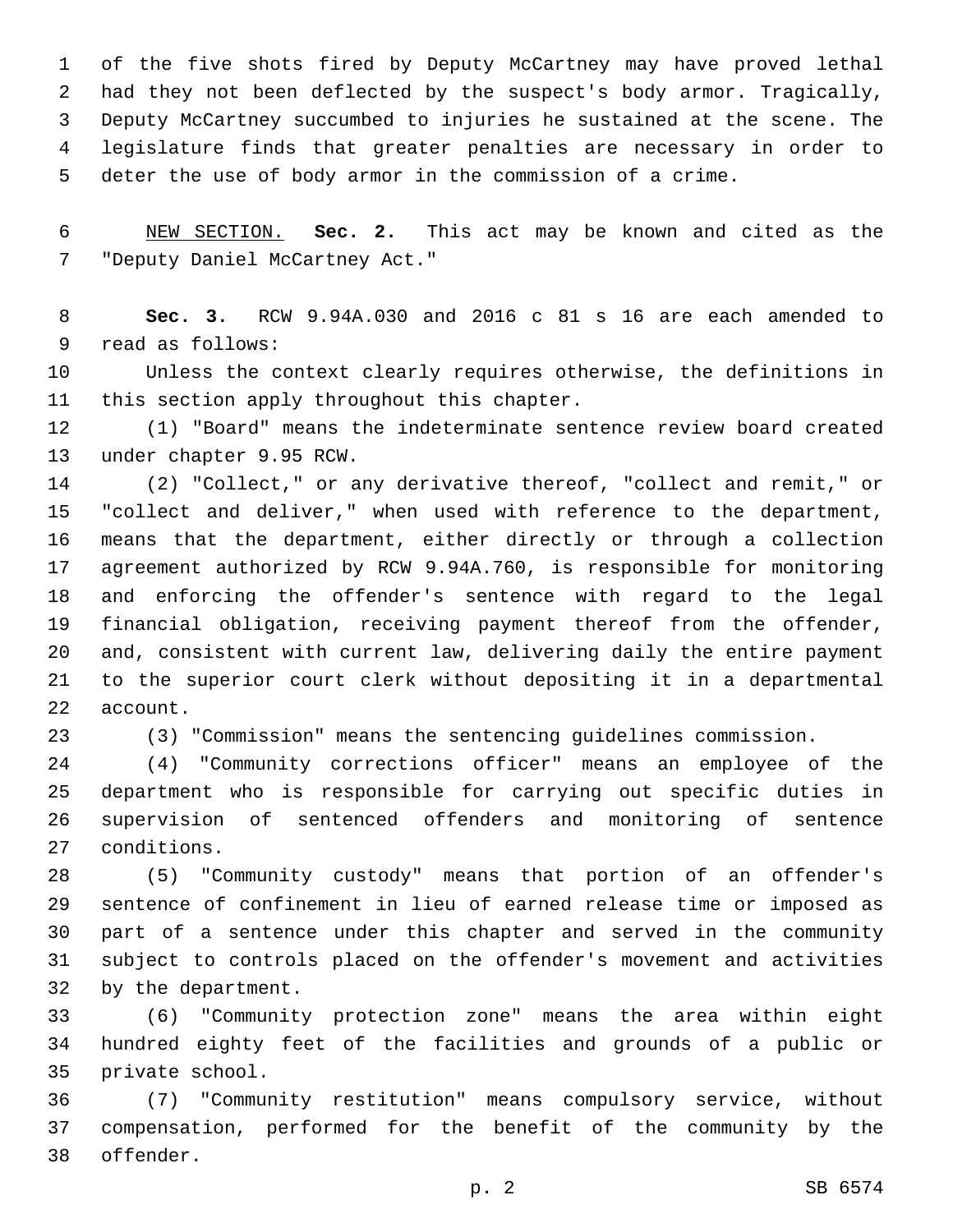(8) "Confinement" means total or partial confinement.

 (9) "Conviction" means an adjudication of guilt pursuant to Title 10 or 13 RCW and includes a verdict of guilty, a finding of guilty, 4 and acceptance of a plea of guilty.

 (10) "Crime-related prohibition" means an order of a court prohibiting conduct that directly relates to the circumstances of the crime for which the offender has been convicted, and shall not be construed to mean orders directing an offender affirmatively to participate in rehabilitative programs or to otherwise perform affirmative conduct. However, affirmative acts necessary to monitor compliance with the order of a court may be required by the 12 department.

 (11) "Criminal history" means the list of a defendant's prior convictions and juvenile adjudications, whether in this state, in federal court, or elsewhere, and any issued certificates of restoration of opportunity pursuant to RCW 9.97.020.

 (a) The history shall include, where known, for each conviction (i) whether the defendant has been placed on probation and the length and terms thereof; and (ii) whether the defendant has been 20 incarcerated and the length of incarceration.

 (b) A conviction may be removed from a defendant's criminal history only if it is vacated pursuant to RCW 9.96.060, 9.94A.640, 9.95.240, or a similar out-of-state statute, or if the conviction has 24 been vacated pursuant to a governor's pardon.

 (c) The determination of a defendant's criminal history is distinct from the determination of an offender score. A prior conviction that was not included in an offender score calculated pursuant to a former version of the sentencing reform act remains 29 part of the defendant's criminal history.

 (12) "Criminal street gang" means any ongoing organization, association, or group of three or more persons, whether formal or informal, having a common name or common identifying sign or symbol, having as one of its primary activities the commission of criminal acts, and whose members or associates individually or collectively engage in or have engaged in a pattern of criminal street gang activity. This definition does not apply to employees engaged in concerted activities for their mutual aid and protection, or to the activities of labor and bona fide nonprofit organizations or their 39 members or agents.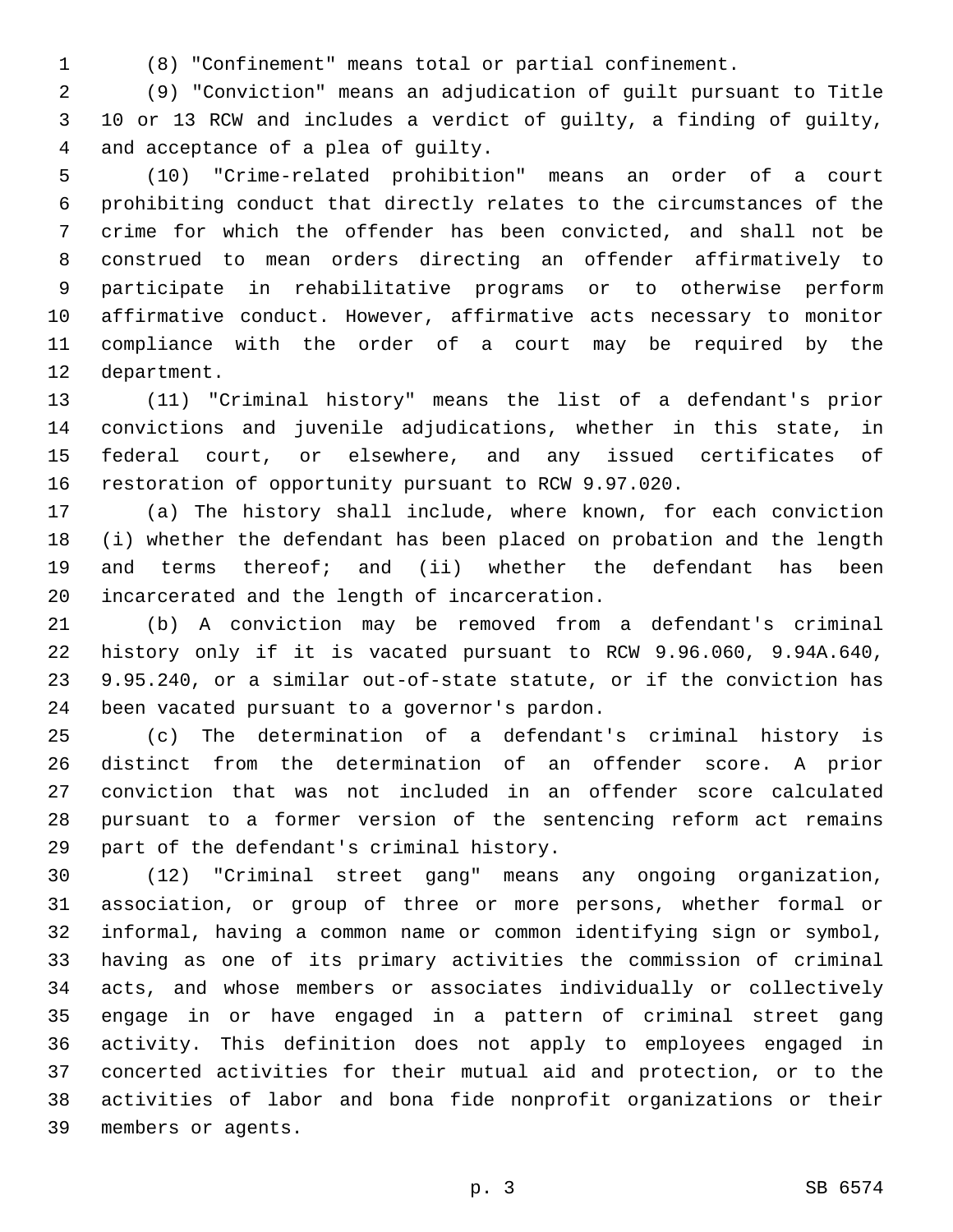(13) "Criminal street gang associate or member" means any person who actively participates in any criminal street gang and who intentionally promotes, furthers, or assists in any criminal act by 4 the criminal street gang.

 (14) "Criminal street gang-related offense" means any felony or misdemeanor offense, whether in this state or elsewhere, that is committed for the benefit of, at the direction of, or in association with any criminal street gang, or is committed with the intent to promote, further, or assist in any criminal conduct by the gang, or is committed for one or more of the following reasons:

(a) To gain admission, prestige, or promotion within the gang;

 (b) To increase or maintain the gang's size, membership, 13 prestige, dominance, or control in any geographical area;

 (c) To exact revenge or retribution for the gang or any member of 15 the gang;

 (d) To obstruct justice, or intimidate or eliminate any witness 17 against the gang or any member of the gang;

 (e) To directly or indirectly cause any benefit, aggrandizement, gain, profit, or other advantage for the gang, its reputation, 20 influence, or membership; or

 (f) To provide the gang with any advantage in, or any control or dominance over any criminal market sector, including, but not limited to, manufacturing, delivering, or selling any controlled substance (chapter 69.50 RCW); arson (chapter 9A.48 RCW); trafficking in stolen property (chapter 9A.82 RCW); promoting prostitution (chapter 9A.88 RCW); human trafficking (RCW 9A.40.100); promoting commercial sexual abuse of a minor (RCW 9.68A.101); or promoting pornography (chapter 9.68 RCW).28

 (15) "Day fine" means a fine imposed by the sentencing court that equals the difference between the offender's net daily income and the reasonable obligations that the offender has for the support of the 32 offender and any dependents.

 (16) "Day reporting" means a program of enhanced supervision designed to monitor the offender's daily activities and compliance with sentence conditions, and in which the offender is required to report daily to a specific location designated by the department or 37 the sentencing court.

(17) "Department" means the department of corrections.

 (18) "Determinate sentence" means a sentence that states with exactitude the number of actual years, months, or days of total

p. 4 SB 6574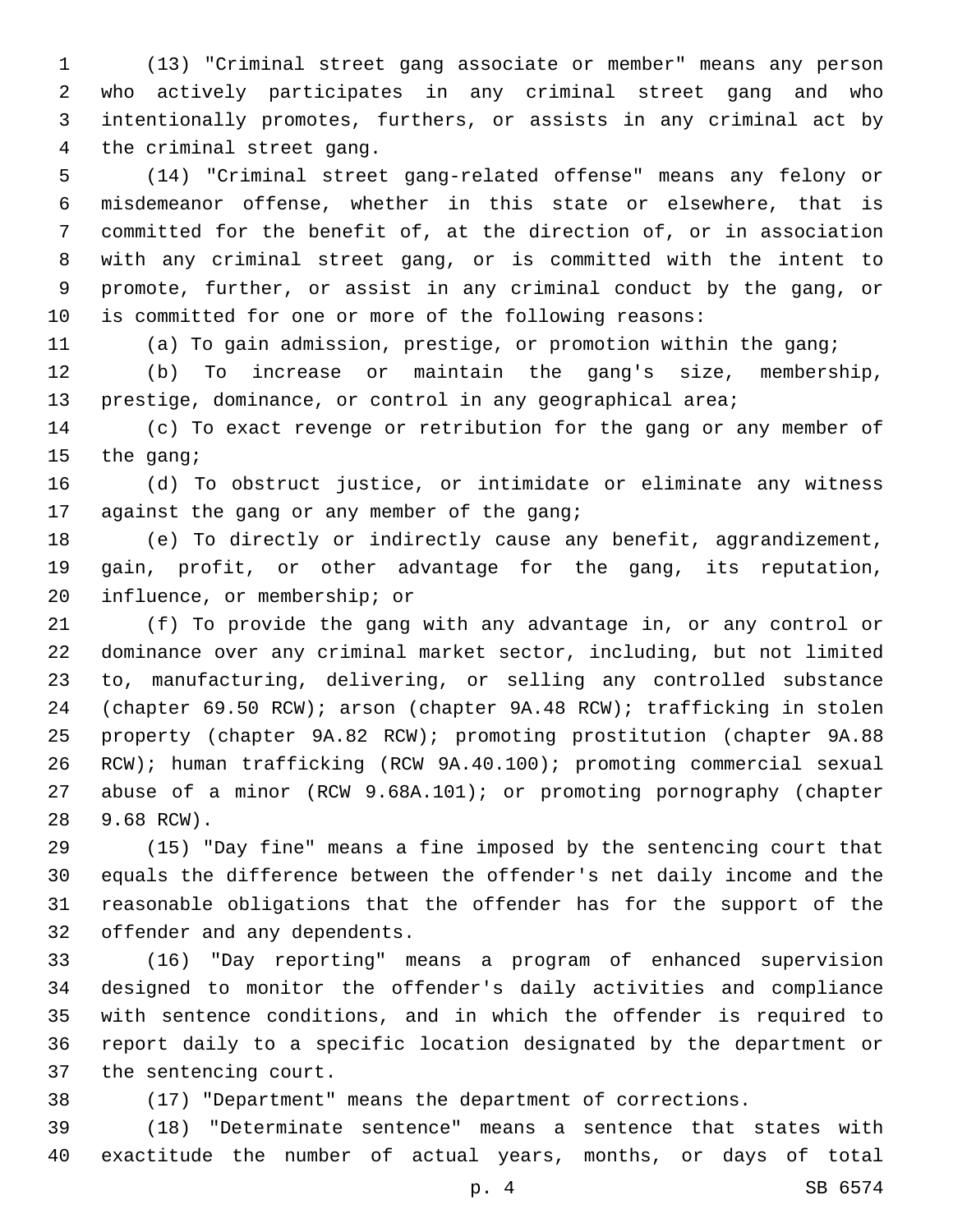confinement, of partial confinement, of community custody, the number of actual hours or days of community restitution work, or dollars or terms of a legal financial obligation. The fact that an offender through earned release can reduce the actual period of confinement shall not affect the classification of the sentence as a determinate 6 sentence.

 (19) "Disposable earnings" means that part of the earnings of an offender remaining after the deduction from those earnings of any amount required by law to be withheld. For the purposes of this definition, "earnings" means compensation paid or payable for personal services, whether denominated as wages, salary, commission, bonuses, or otherwise, and, notwithstanding any other provision of law making the payments exempt from garnishment, attachment, or other process to satisfy a court-ordered legal financial obligation, specifically includes periodic payments pursuant to pension or retirement programs, or insurance policies of any type, but does not include payments made under Title 50 RCW, except as provided in RCW 18 50.40.020 and 50.40.050, or Title 74 RCW.

 (20) "Domestic violence" has the same meaning as defined in RCW 20 10.99.020 and 26.50.010.

 (21) "Drug offender sentencing alternative" is a sentencing option available to persons convicted of a felony offense other than a violent offense or a sex offense and who are eligible for the 24 option under RCW 9.94A.660.

(22) "Drug offense" means:25

 (a) Any felony violation of chapter 69.50 RCW except possession of a controlled substance (RCW 69.50.4013) or forged prescription for 28 a controlled substance (RCW 69.50.403);

 (b) Any offense defined as a felony under federal law that relates to the possession, manufacture, distribution, or 31 transportation of a controlled substance; or

 (c) Any out-of-state conviction for an offense that under the laws of this state would be a felony classified as a drug offense 34 under (a) of this subsection.

 (23) "Earned release" means earned release from confinement as 36 provided in RCW 9.94A.728.

 (24) "Electronic monitoring" means tracking the location of an individual, whether pretrial or posttrial, through the use of technology that is capable of determining or identifying the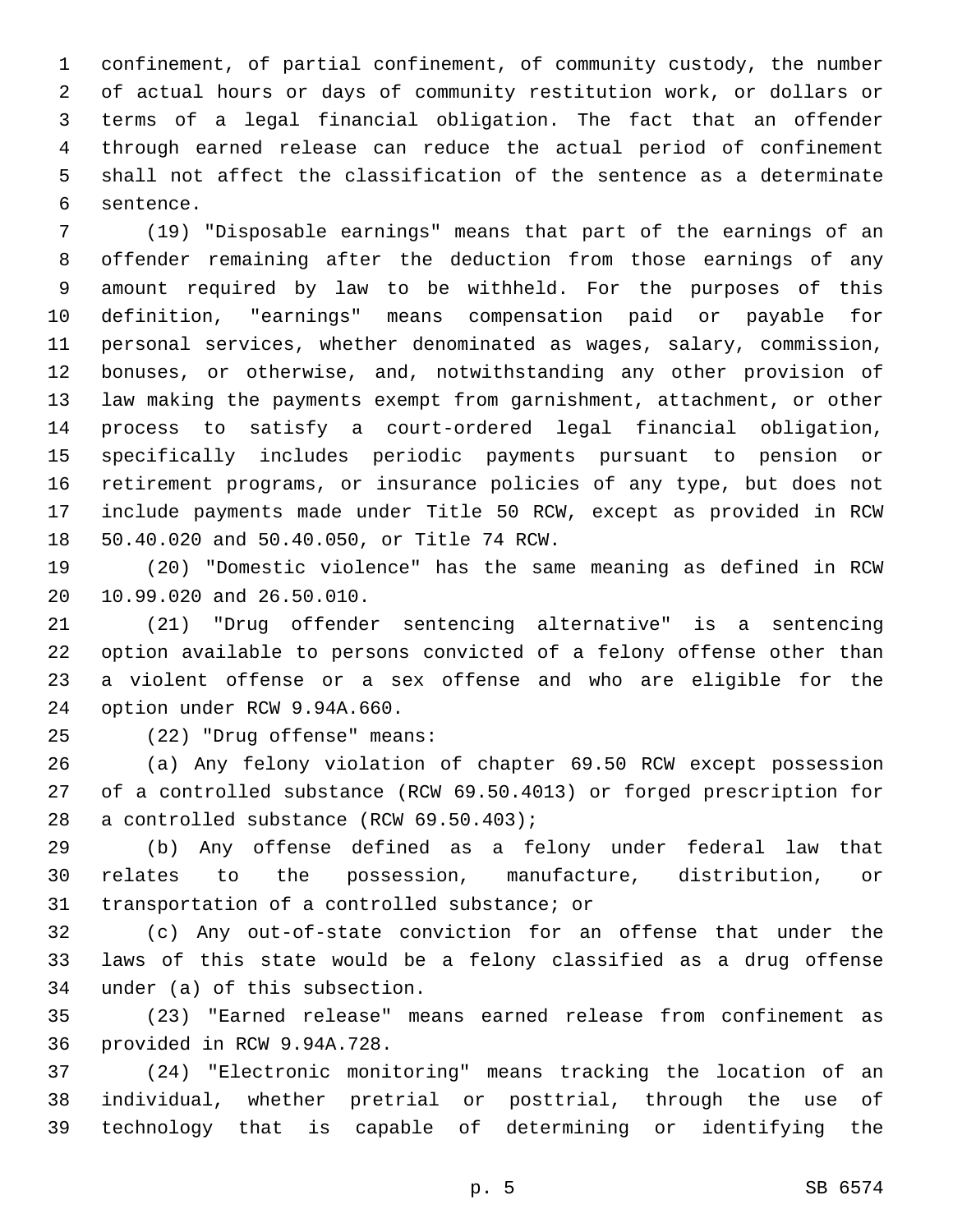monitored individual's presence or absence at a particular location 2 including, but not limited to:

 (a) Radio frequency signaling technology, which detects if the monitored individual is or is not at an approved location and notifies the monitoring agency of the time that the monitored individual either leaves the approved location or tampers with or 7 removes the monitoring device; or

 (b) Active or passive global positioning system technology, which detects the location of the monitored individual and notifies the monitoring agency of the monitored individual's location.

11 (25) "Escape" means:

 (a) Sexually violent predator escape (RCW 9A.76.115), escape in the first degree (RCW 9A.76.110), escape in the second degree (RCW 9A.76.120), willful failure to return from furlough (RCW 72.66.060), willful failure to return from work release (RCW 72.65.070), or willful failure to be available for supervision by the department 17 while in community custody (RCW 72.09.310); or

 (b) Any federal or out-of-state conviction for an offense that under the laws of this state would be a felony classified as an 20 escape under (a) of this subsection.

(26) "Felony traffic offense" means:21

 (a) Vehicular homicide (RCW 46.61.520), vehicular assault (RCW 46.61.522), eluding a police officer (RCW 46.61.024), felony hit-and- run injury-accident (RCW 46.52.020(4)), felony driving while under the influence of intoxicating liquor or any drug (RCW 46.61.502(6)), or felony physical control of a vehicle while under the influence of intoxicating liquor or any drug (RCW 46.61.504(6)); or

 (b) Any federal or out-of-state conviction for an offense that under the laws of this state would be a felony classified as a felony 30 traffic offense under (a) of this subsection.

 (27) "Fine" means a specific sum of money ordered by the sentencing court to be paid by the offender to the court over a 33 specific period of time.

 (28) "First-time offender" means any person who has no prior convictions for a felony and is eligible for the first-time offender 36 waiver under RCW 9.94A.650.

 (29) "Home detention" is a subset of electronic monitoring and means a program of partial confinement available to offenders wherein the offender is confined in a private residence twenty-four hours a day, unless an absence from the residence is approved, authorized, or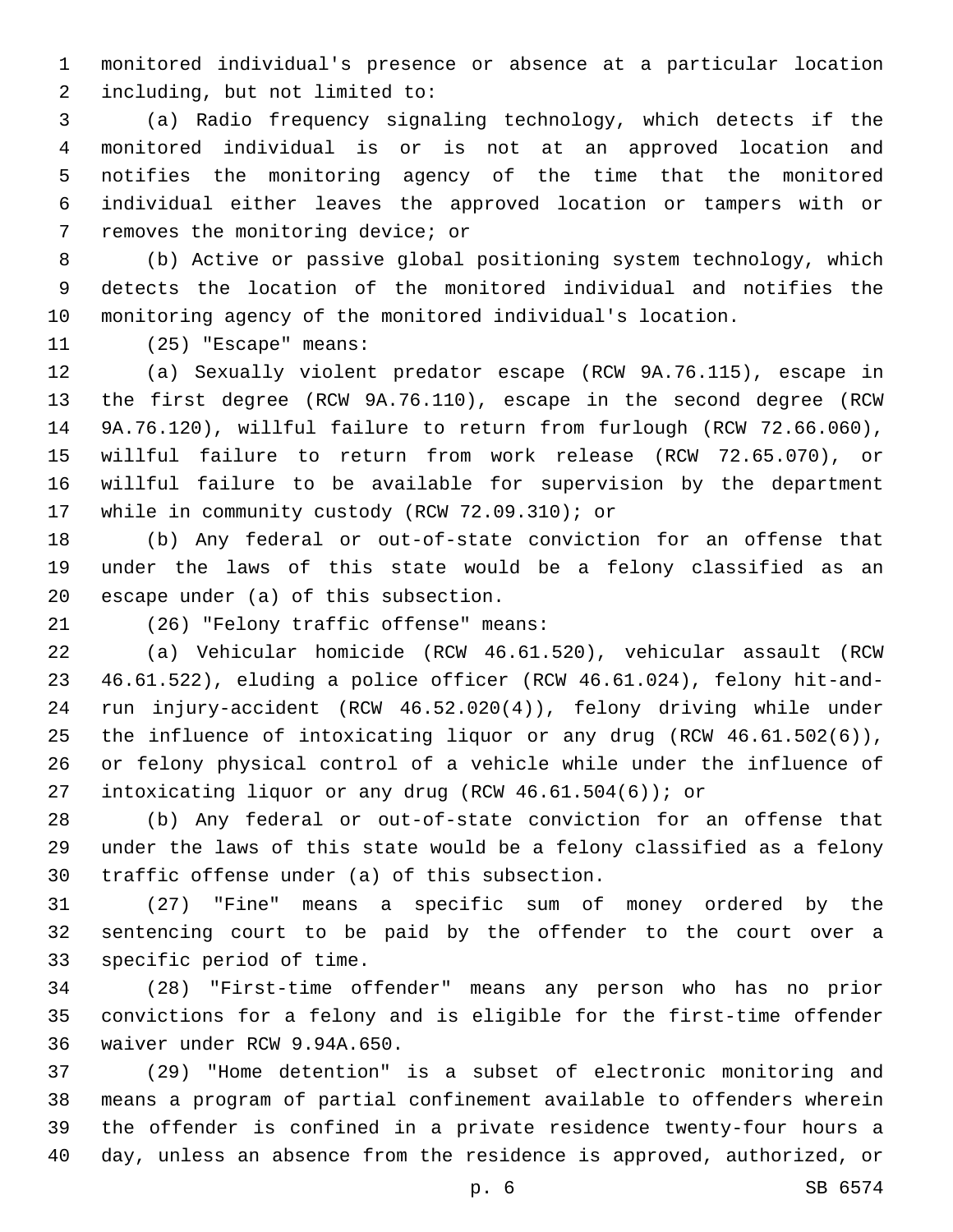otherwise permitted in the order by the court or other supervising agency that ordered home detention, and the offender is subject to 3 electronic monitoring.

 (30) "Homelessness" or "homeless" means a condition where an individual lacks a fixed, regular, and adequate nighttime residence 6 and who has a primary nighttime residence that is:

 (a) A supervised, publicly or privately operated shelter designed 8 to provide temporary living accommodations;

 (b) A public or private place not designed for, or ordinarily used as, a regular sleeping accommodation for human beings; or

 (c) A private residence where the individual stays as a transient 12 invitee.

 (31) "Legal financial obligation" means a sum of money that is ordered by a superior court of the state of Washington for legal financial obligations which may include restitution to the victim, statutorily imposed crime victims' compensation fees as assessed pursuant to RCW 7.68.035, court costs, county or interlocal drug funds, court-appointed attorneys' fees, and costs of defense, fines, and any other financial obligation that is assessed to the offender as a result of a felony conviction. Upon conviction for vehicular assault while under the influence of intoxicating liquor or any drug, RCW 46.61.522(1)(b), or vehicular homicide while under the influence of intoxicating liquor or any drug, RCW 46.61.520(1)(a), legal financial obligations may also include payment to a public agency of the expense of an emergency response to the incident resulting in the 26 conviction, subject to RCW 38.52.430.

 (32) "Minor child" means a biological or adopted child of the offender who is under age eighteen at the time of the offender's 29 current offense.

 (33) "Most serious offense" means any of the following felonies or a felony attempt to commit any of the following felonies:

 (a) Any felony defined under any law as a class A felony or criminal solicitation of or criminal conspiracy to commit a class A 34 felony;

- 35 (b) Assault in the second degree;
- 36 (c) Assault of a child in the second degree;

37 (d) Child molestation in the second degree;

38 (e) Controlled substance homicide;

- 39 (f) Extortion in the first degree;
- (g) Incest when committed against a child under age fourteen;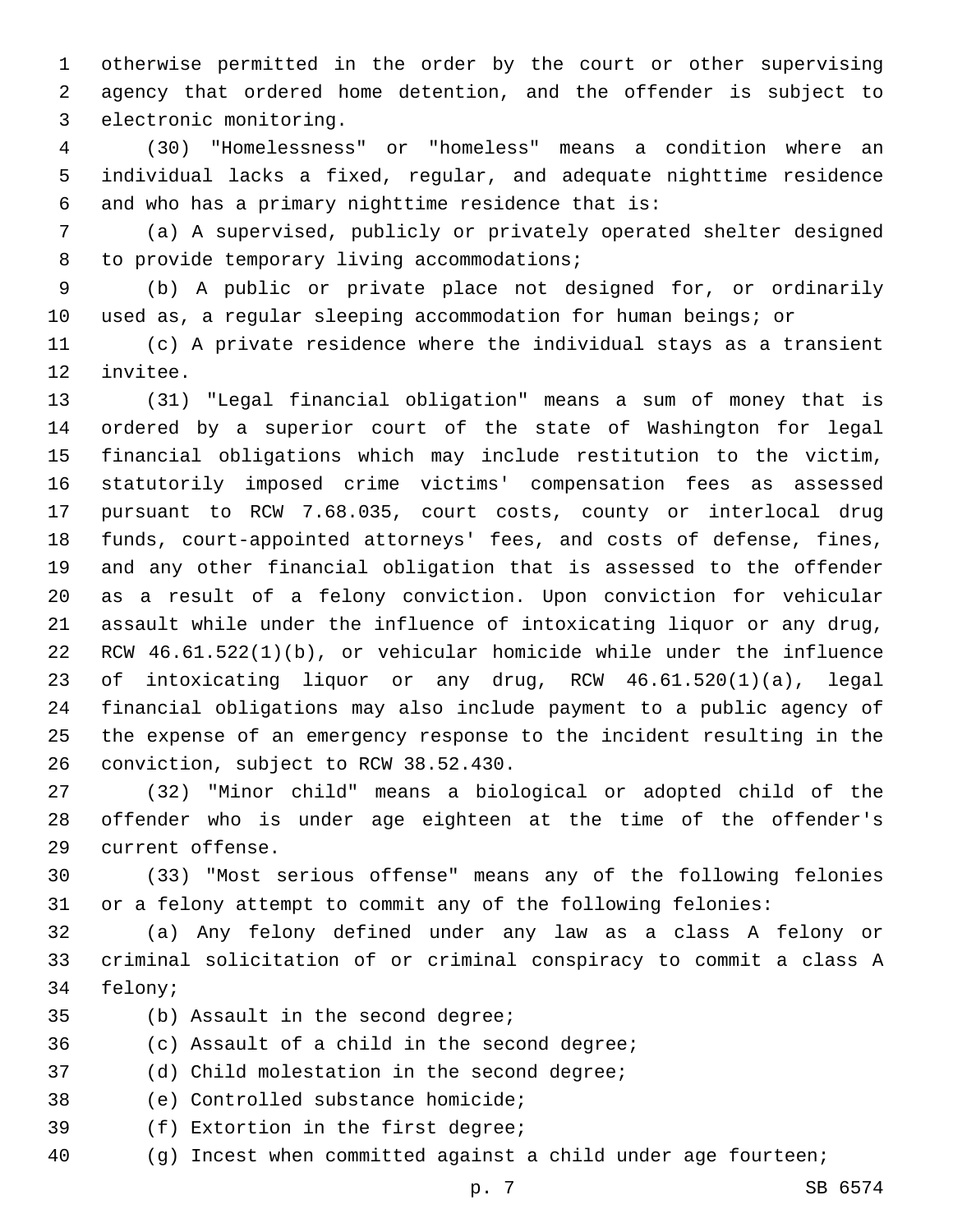1 (h) Indecent liberties; 2 (i) Kidnapping in the second degree; 3 (j) Leading organized crime; (k) Manslaughter in the first degree;4 5 (1) Manslaughter in the second degree; (m) Promoting prostitution in the first degree; 7 (n) Rape in the third degree; 8 (o) Robbery in the second degree; (p) Sexual exploitation;9 (q) Vehicular assault, when caused by the operation or driving of a vehicle by a person while under the influence of intoxicating liquor or any drug or by the operation or driving of a vehicle in a 13 reckless manner; (r) Vehicular homicide, when proximately caused by the driving of any vehicle by any person while under the influence of intoxicating liquor or any drug as defined by RCW 46.61.502, or by the operation 17 of any vehicle in a reckless manner; (s) Any other class B felony offense with a finding of sexual 19 motivation; (t) Any other felony with a deadly weapon verdict under RCW 21 9.94A.825; (u) Any felony offense in effect at any time prior to December 2, 1993, that is comparable to a most serious offense under this subsection, or any federal or out-of-state conviction for an offense that under the laws of this state would be a felony classified as a 26 most serious offense under this subsection; (v)(i) A prior conviction for indecent liberties under RCW 9A.44.100(1) (a), (b), and (c), chapter 260, Laws of 1975 1st ex. sess. as it existed until July 1, 1979, RCW 9A.44.100(1) (a), (b), and (c) as it existed from July 1, 1979, until June 11, 1986, and RCW 9A.44.100(1) (a), (b), and (d) as it existed from June 11, 1986, 32 until July 1, 1988; (ii) A prior conviction for indecent liberties under RCW 9A.44.100(1)(c) as it existed from June 11, 1986, until July 1, 1988, if: (A) The crime was committed against a child under the age of fourteen; or (B) the relationship between the victim and perpetrator is included in the definition of indecent liberties under RCW 9A.44.100(1)(c) as it existed from July 1, 1988, through July 27, 1997, or RCW 9A.44.100(1) (d) or (e) as it existed from July 25, 1993, through July 27, 1997;40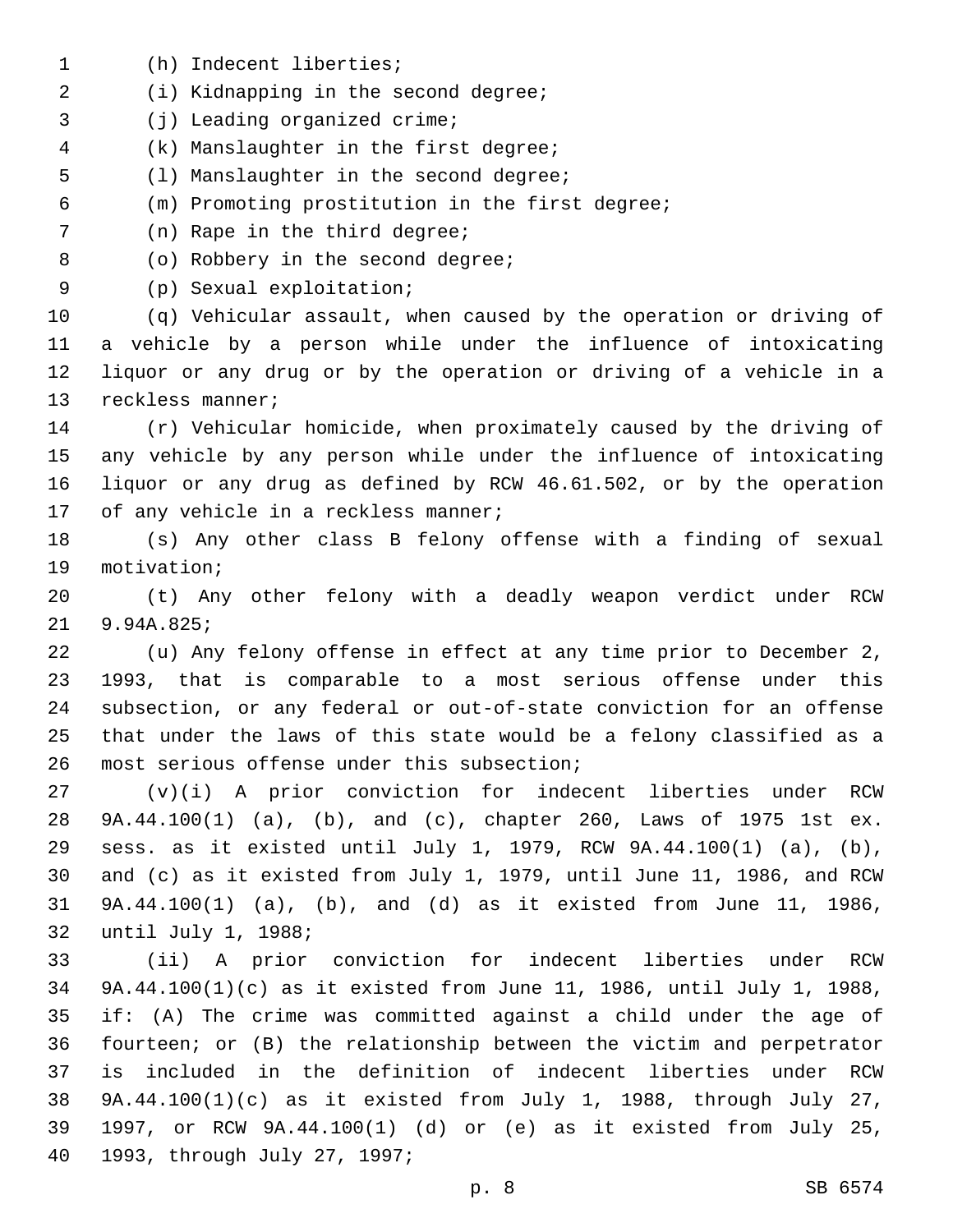(w) Any out-of-state conviction for a felony offense with a finding of sexual motivation if the minimum sentence imposed was ten years or more; provided that the out-of-state felony offense must be comparable to a felony offense under this title and Title 9A RCW and the out-of-state definition of sexual motivation must be comparable to the definition of sexual motivation contained in this section.

 (34) "Nonviolent offense" means an offense which is not a violent 8 offense.

 (35) "Offender" means a person who has committed a felony established by state law and is eighteen years of age or older or is less than eighteen years of age but whose case is under superior court jurisdiction under RCW 13.04.030 or has been transferred by the appropriate juvenile court to a criminal court pursuant to RCW 13.40.110. In addition, for the purpose of community custody requirements under this chapter, "offender" also means a misdemeanant or gross misdemeanant probationer ordered by a superior court to probation pursuant to RCW 9.92.060, 9.95.204, or 9.95.210 and supervised by the department pursuant to RCW 9.94A.501 and 9.94A.5011. Throughout this chapter, the terms "offender" and 20 "defendant" are used interchangeably.

 (36) "Partial confinement" means confinement for no more than one year in a facility or institution operated or utilized under contract by the state or any other unit of government, or, if home detention, electronic monitoring, or work crew has been ordered by the court or home detention has been ordered by the department as part of the parenting program, in an approved residence, for a substantial portion of each day with the balance of the day spent in the community. Partial confinement includes work release, home detention, work crew, electronic monitoring, and a combination of work crew, 30 electronic monitoring, and home detention.

(37) "Pattern of criminal street gang activity" means:

 (a) The commission, attempt, conspiracy, or solicitation of, or any prior juvenile adjudication of or adult conviction of, two or more of the following criminal street gang-related offenses:

 (i) Any "serious violent" felony offense as defined in this section, excluding Homicide by Abuse (RCW 9A.32.055) and Assault of a 37 Child 1 (RCW 9A.36.120);

 (ii) Any "violent" offense as defined by this section, excluding 39 Assault of a Child 2 (RCW 9A.36.130);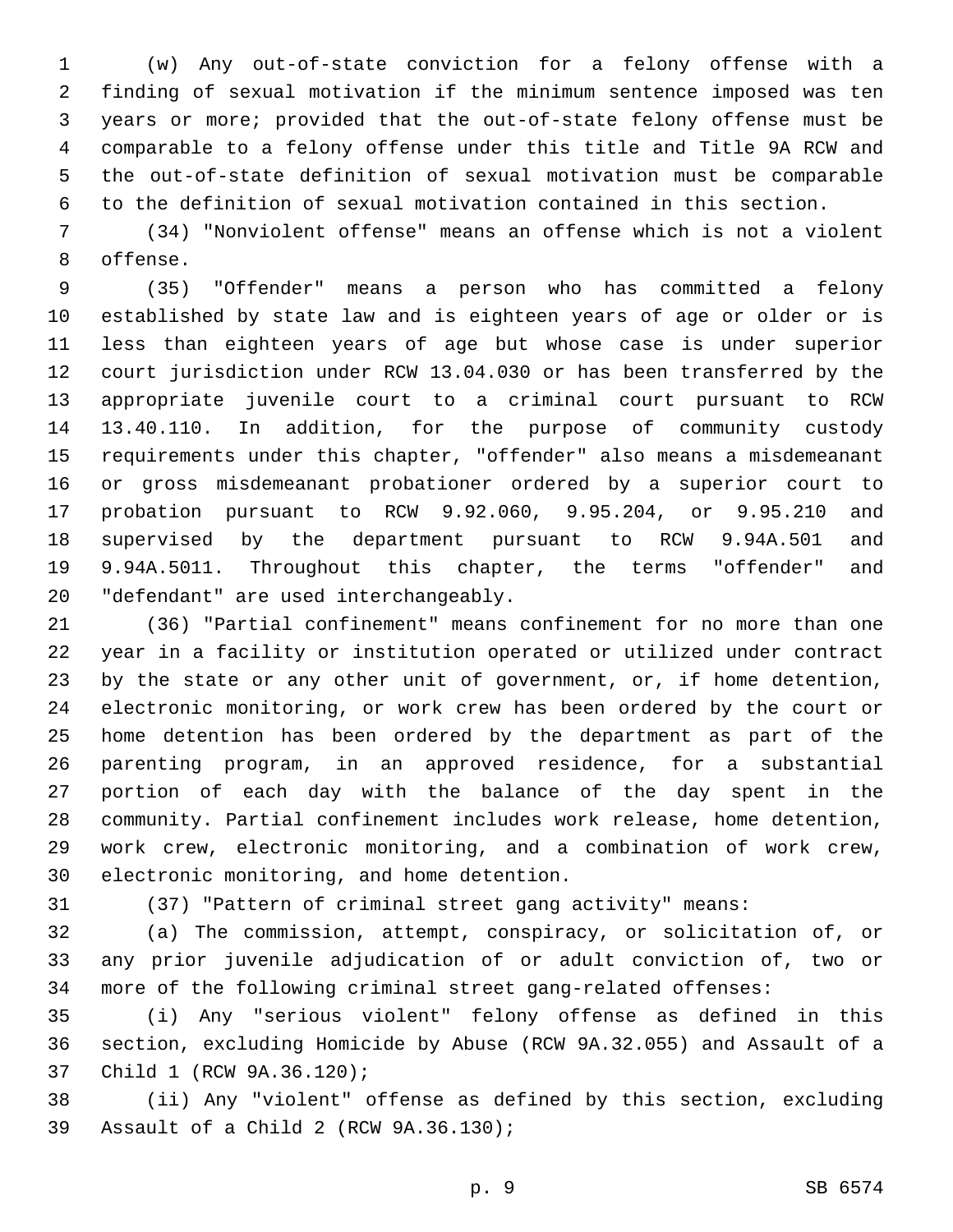1 (iii) Deliver or Possession with Intent to Deliver a Controlled 2 Substance (chapter 69.50 RCW); 3 (iv) Any violation of the firearms and dangerous weapon act 4 (chapter 9.41 RCW);  $5$  (v) Theft of a Firearm (RCW 9A.56.300); 6 (vi) Possession of a Stolen Firearm (RCW 9A.56.310); 7 (vii) Malicious Harassment (RCW 9A.36.080); 8 (viii) Harassment where a subsequent violation or deadly threat 9 is made (RCW 9A.46.020(2)(b)); 10 (ix) Criminal Gang Intimidation (RCW 9A.46.120); 11 (x) Any felony conviction by a person eighteen years of age or 12 older with a special finding of involving a juvenile in a felony 13 offense under RCW 9.94A.833; 14 (xi) Residential Burglary (RCW 9A.52.025); 15 (xii) Burglary 2 (RCW 9A.52.030); 16 (xiii) Malicious Mischief 1 (RCW 9A.48.070); 17 (xiv) Malicious Mischief 2 (RCW 9A.48.080); 18 (xv) Theft of a Motor Vehicle (RCW 9A.56.065); 19 (xvi) Possession of a Stolen Motor Vehicle (RCW 9A.56.068); 20 (xvii) Taking a Motor Vehicle Without Permission 1 (RCW  $21$  9A.56.070); 22 (xviii) Taking a Motor Vehicle Without Permission 2 (RCW 23 9A.56.075); 24 (xix) Extortion 1 (RCW 9A.56.120); 25 (xx) Extortion 2 (RCW 9A.56.130); (xxi) Intimidating a Witness (RCW 9A.72.110);26 27 (xxii) Tampering with a Witness (RCW 9A.72.120); 28 (xxiii) Reckless Endangerment (RCW 9A.36.050); 29 (xxiv) Coercion (RCW 9A.36.070); (xxv) Harassment (RCW 9A.46.020); or30 31 (xxvi) Malicious Mischief 3 (RCW 9A.48.090); 32 (b) That at least one of the offenses listed in (a) of this 33 subsection shall have occurred after July 1, 2008; 34 (c) That the most recent committed offense listed in (a) of this 35 subsection occurred within three years of a prior offense listed in 36 (a) of this subsection; and 37 (d) Of the offenses that were committed in (a) of this 38 subsection, the offenses occurred on separate occasions or were 39 committed by two or more persons. 40 (38) "Persistent offender" is an offender who: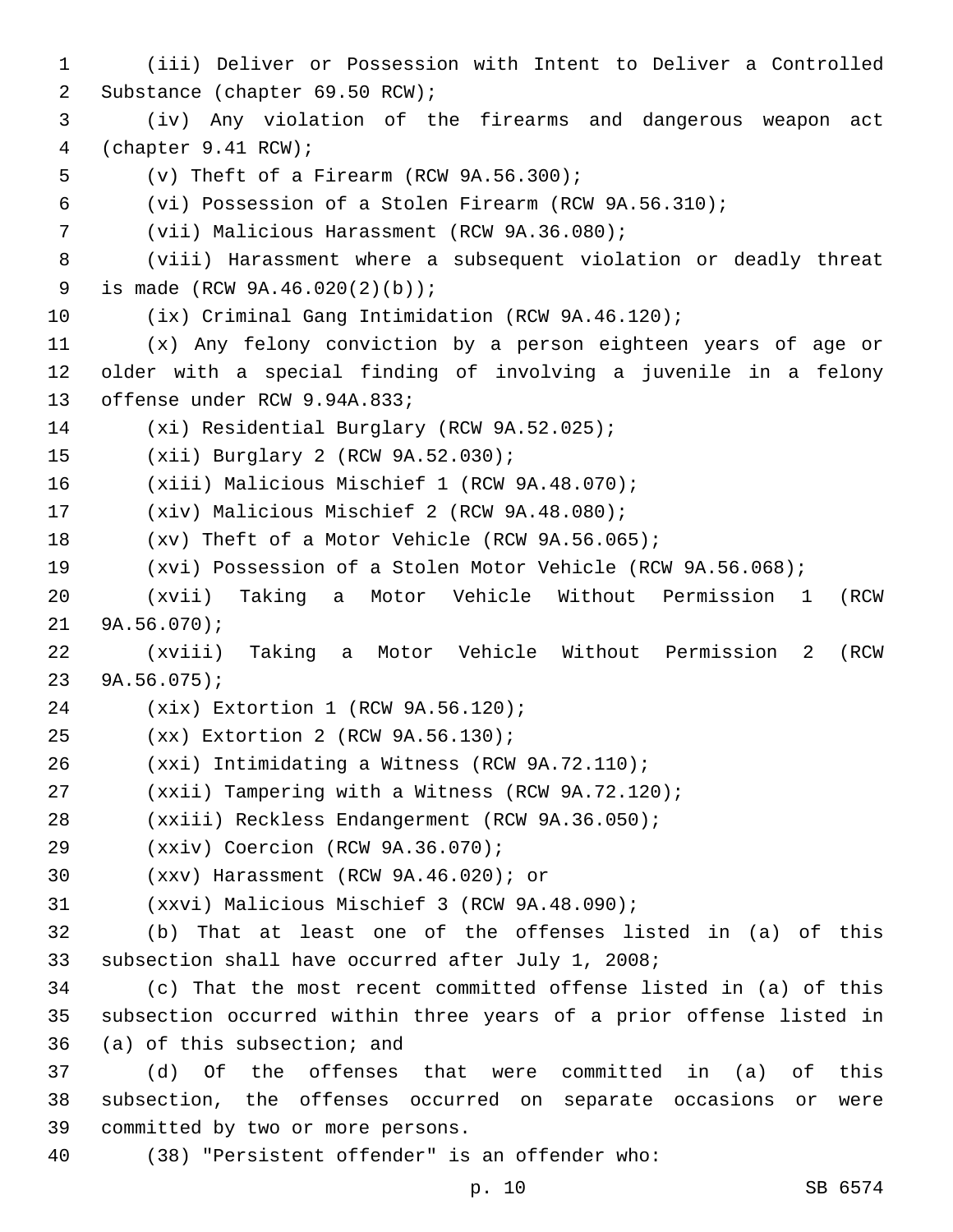(a)(i) Has been convicted in this state of any felony considered 2 a most serious offense; and

 (ii) Has, before the commission of the offense under (a) of this subsection, been convicted as an offender on at least two separate occasions, whether in this state or elsewhere, of felonies that under the laws of this state would be considered most serious offenses and would be included in the offender score under RCW 9.94A.525; provided that of the two or more previous convictions, at least one conviction must have occurred before the commission of any of the other most serious offenses for which the offender was previously convicted; or

 (b)(i) Has been convicted of: (A) Rape in the first degree, rape of a child in the first degree, child molestation in the first degree, rape in the second degree, rape of a child in the second degree, or indecent liberties by forcible compulsion; (B) any of the following offenses with a finding of sexual motivation: Murder in the first degree, murder in the second degree, homicide by abuse, kidnapping in the first degree, kidnapping in the second degree, assault in the first degree, assault in the second degree, assault of a child in the first degree, assault of a child in the second degree, or burglary in the first degree; or (C) an attempt to commit any 21 crime listed in this subsection  $(38)(b)(i)$ ; and

 (ii) Has, before the commission of the offense under (b)(i) of this subsection, been convicted as an offender on at least one occasion, whether in this state or elsewhere, of an offense listed in (b)(i) of this subsection or any federal or out-of-state offense or offense under prior Washington law that is comparable to the offenses listed in (b)(i) of this subsection. A conviction for rape of a child in the first degree constitutes a conviction under (b)(i) of this subsection only when the offender was sixteen years of age or older when the offender committed the offense. A conviction for rape of a child in the second degree constitutes a conviction under (b)(i) of this subsection only when the offender was eighteen years of age or 33 older when the offender committed the offense.

 (39) "Predatory" means: (a) The perpetrator of the crime was a stranger to the victim, as defined in this section; (b) the perpetrator established or promoted a relationship with the victim prior to the offense and the victimization of the victim was a significant reason the perpetrator established or promoted the relationship; or (c) the perpetrator was: (i) A teacher, counselor, volunteer, or other person in authority in any public or private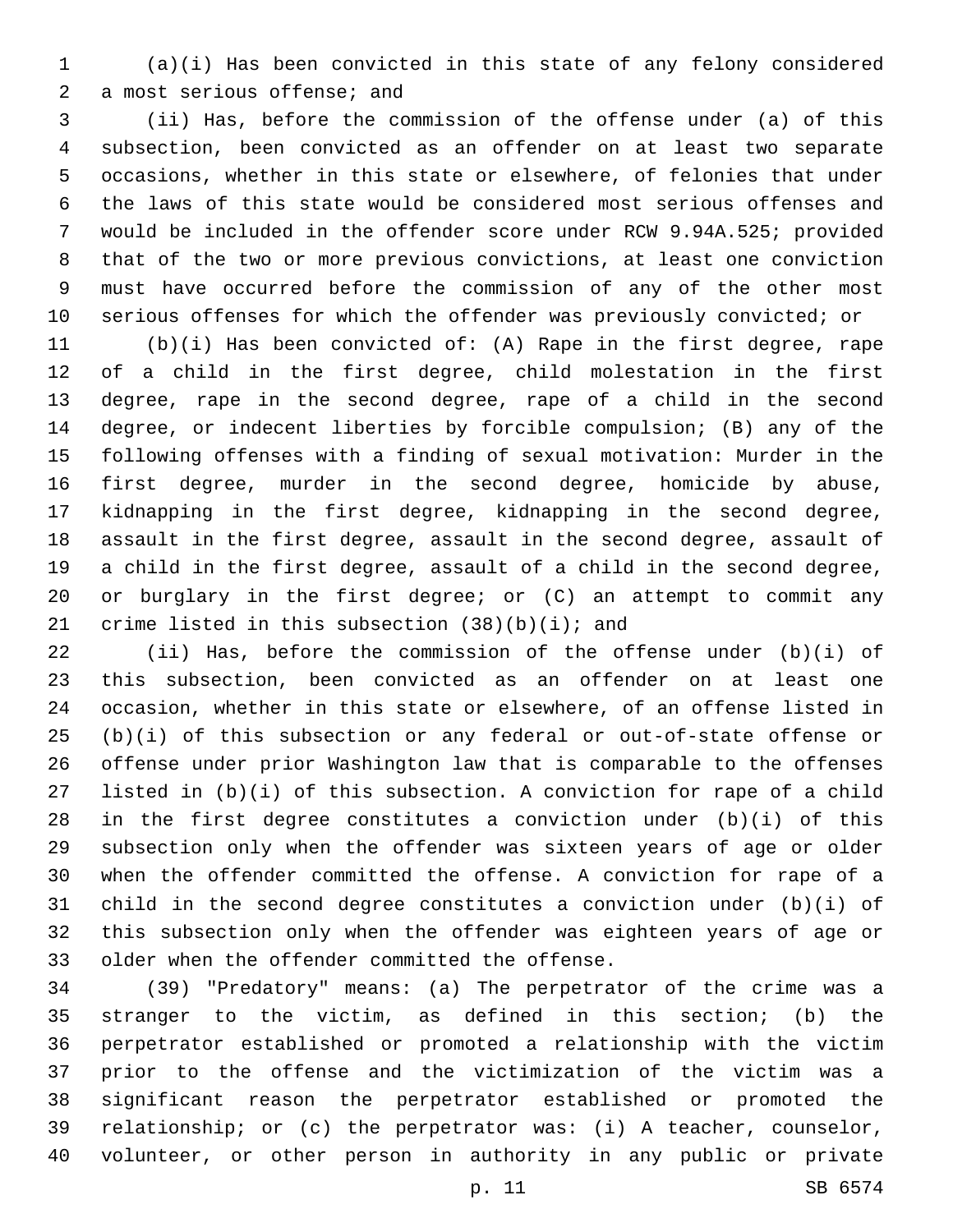school and the victim was a student of the school under his or her authority or supervision. For purposes of this subsection, "school" does not include home-based instruction as defined in RCW 28A.225.010; (ii) a coach, trainer, volunteer, or other person in authority in any recreational activity and the victim was a participant in the activity under his or her authority or supervision; (iii) a pastor, elder, volunteer, or other person in authority in any church or religious organization, and the victim was a member or participant of the organization under his or her authority; or (iv) a teacher, counselor, volunteer, or other person in authority providing home-based instruction and the victim was a student receiving home-based instruction while under his or her authority or supervision. For purposes of this subsection: (A) "Home- based instruction" has the same meaning as defined in RCW 28A.225.010; and (B) "teacher, counselor, volunteer, or other person in authority" does not include the parent or legal guardian of the 17 victim.

 (40) "Private school" means a school regulated under chapter 19 28A.195 or 28A.205 RCW.

(41) "Public school" has the same meaning as in RCW 28A.150.010.

(42) "Repetitive domestic violence offense" means any:

 (a)(i) Domestic violence assault that is not a felony offense 23 under RCW 9A.36.041;

 (ii) Domestic violence violation of a no-contact order under 25 chapter 10.99 RCW that is not a felony offense;

 (iii) Domestic violence violation of a protection order under chapter 26.09, 26.10, 26.26, or 26.50 RCW that is not a felony 28 offense;

 (iv) Domestic violence harassment offense under RCW 9A.46.020 30 that is not a felony offense; or

 (v) Domestic violence stalking offense under RCW 9A.46.110 that 32 is not a felony offense; or

 (b) Any federal, out-of-state, tribal court, military, county, or municipal conviction for an offense that under the laws of this state would be classified as a repetitive domestic violence offense under 36 (a) of this subsection.

 (43) "Restitution" means a specific sum of money ordered by the sentencing court to be paid by the offender to the court over a specified period of time as payment of damages. The sum may include 40 both public and private costs.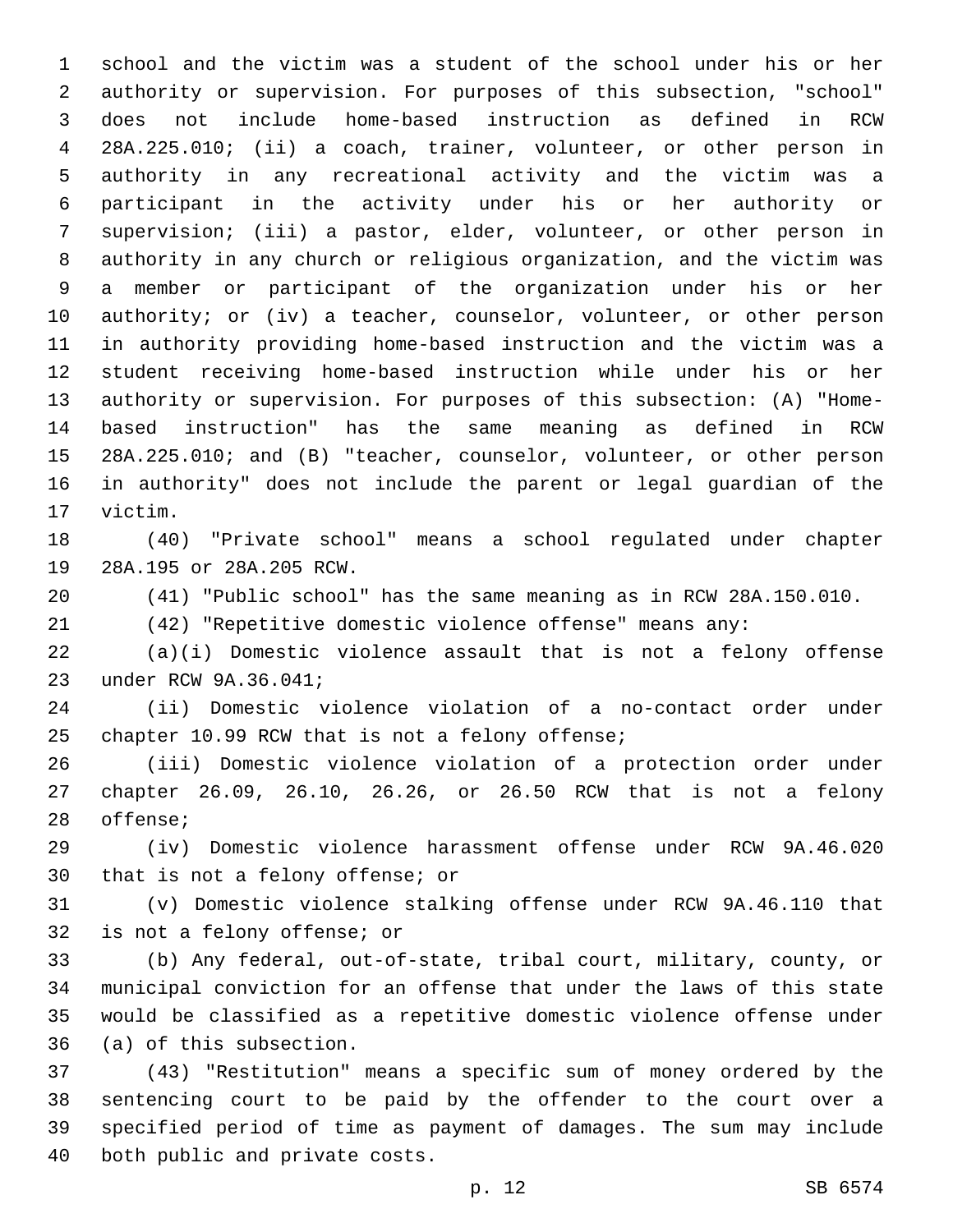(44) "Risk assessment" means the application of the risk instrument recommended to the department by the Washington state institute for public policy as having the highest degree of predictive accuracy for assessing an offender's risk of reoffense.

(45) "Serious traffic offense" means:5

 (a) Nonfelony driving while under the influence of intoxicating liquor or any drug (RCW 46.61.502), nonfelony actual physical control while under the influence of intoxicating liquor or any drug (RCW 46.61.504), reckless driving (RCW 46.61.500), or hit-and-run an 10 attended vehicle (RCW  $46.52.020(5)$ ); or

11 (b) Any federal, out-of-state, county, or municipal conviction 12 for an offense that under the laws of this state would be classified 13 as a serious traffic offense under (a) of this subsection.

14 (46) "Serious violent offense" is a subcategory of violent 15 offense and means:

16 (a)(i) Murder in the first degree;

17 (ii) Homicide by abuse;

18 (iii) Murder in the second degree;

19 (iv) Manslaughter in the first degree;

20 (v) Assault in the first degree;

21 (vi) Kidnapping in the first degree;

22 (vii) Rape in the first degree;

23 (viii) Assault of a child in the first degree; or

24 (ix) An attempt, criminal solicitation, or criminal conspiracy to 25 commit one of these felonies; or

26 (b) Any federal or out-of-state conviction for an offense that 27 under the laws of this state would be a felony classified as a 28 serious violent offense under (a) of this subsection.

(47) "Sex offense" means:29

30 (a)(i) A felony that is a violation of chapter 9A.44 RCW other 31 than RCW 9A.44.132;

32 (ii) A violation of RCW 9A.64.020;

33 (iii) A felony that is a violation of chapter 9.68A RCW other 34 than RCW 9.68A.080;

35 (iv) A felony that is, under chapter 9A.28 RCW, a criminal 36 attempt, criminal solicitation, or criminal conspiracy to commit such 37 crimes; or

38 (v) A felony violation of RCW 9A.44.132(1) (failure to register 39 as a sex offender) if the person has been convicted of violating RCW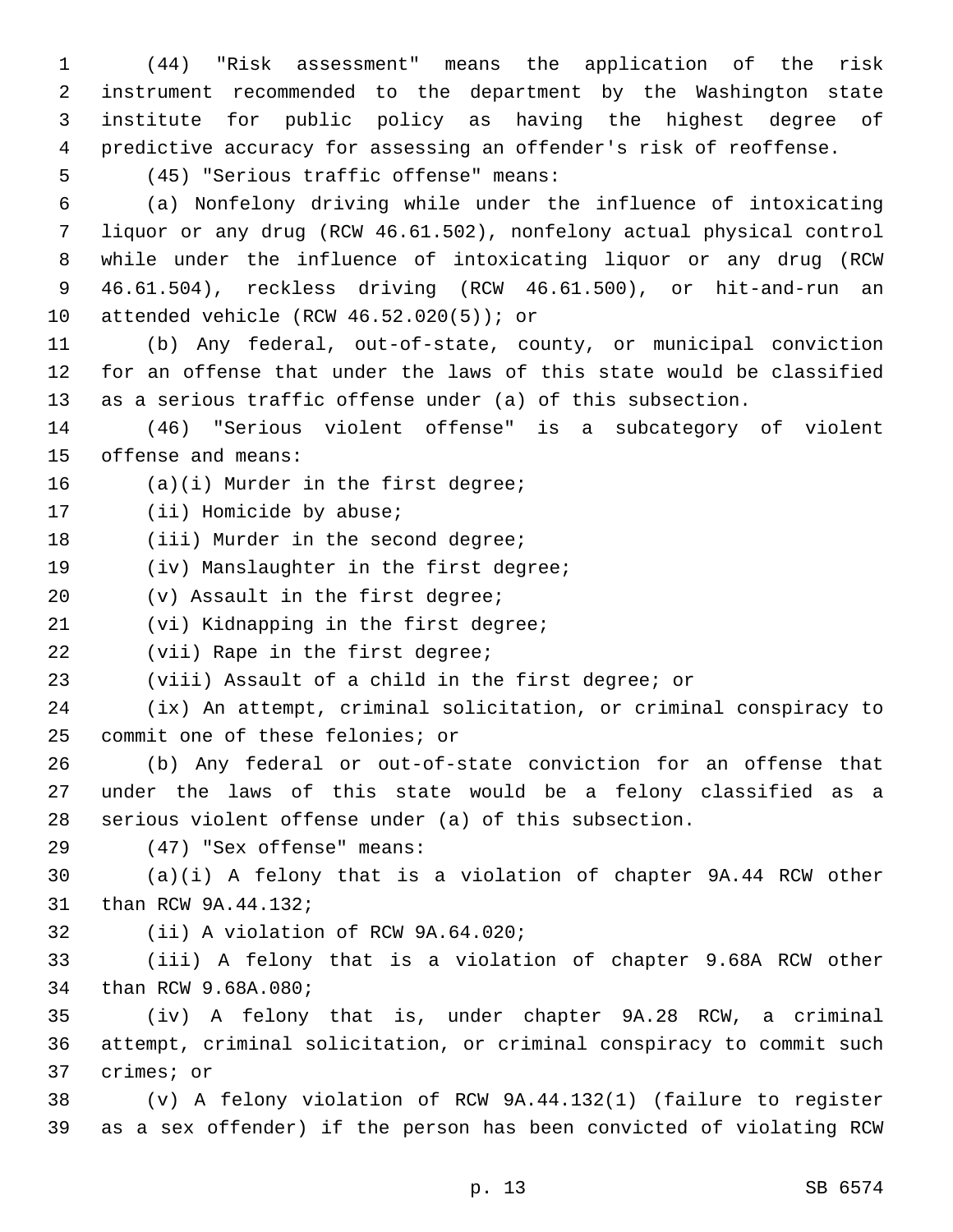9A.44.132(1) (failure to register as a sex offender) or 9A.44.130 prior to June 10, 2010, on at least one prior occasion;

 (b) Any conviction for a felony offense in effect at any time prior to July 1, 1976, that is comparable to a felony classified as a 5 sex offense in (a) of this subsection;

 (c) A felony with a finding of sexual motivation under RCW 9.94A.835 or 13.40.135; or7

 (d) Any federal or out-of-state conviction for an offense that under the laws of this state would be a felony classified as a sex 10 offense under  $(a)$  of this subsection.

 (48) "Sexual motivation" means that one of the purposes for which the defendant committed the crime was for the purpose of his or her 13 sexual gratification.

 (49) "Standard sentence range" means the sentencing court's discretionary range in imposing a nonappealable sentence.

 (50) "Statutory maximum sentence" means the maximum length of time for which an offender may be confined as punishment for a crime as prescribed in chapter 9A.20 RCW, RCW 9.92.010, the statute defining the crime, or other statute defining the maximum penalty for 20 a crime.

 (51) "Stranger" means that the victim did not know the offender 22 twenty-four hours before the offense.

 (52) "Total confinement" means confinement inside the physical boundaries of a facility or institution operated or utilized under contract by the state or any other unit of government for twenty-four hours a day, or pursuant to RCW 72.64.050 and 72.64.060.

 (53) "Transition training" means written and verbal instructions and assistance provided by the department to the offender during the two weeks prior to the offender's successful completion of the work ethic camp program. The transition training shall include instructions in the offender's requirements and obligations during 32 the offender's period of community custody.

 (54) "Victim" means any person who has sustained emotional, psychological, physical, or financial injury to person or property as 35 a direct result of the crime charged.

(55) "Violent offense" means:36

37 (a) Any of the following felonies:

 (i) Any felony defined under any law as a class A felony or an 39 attempt to commit a class A felony;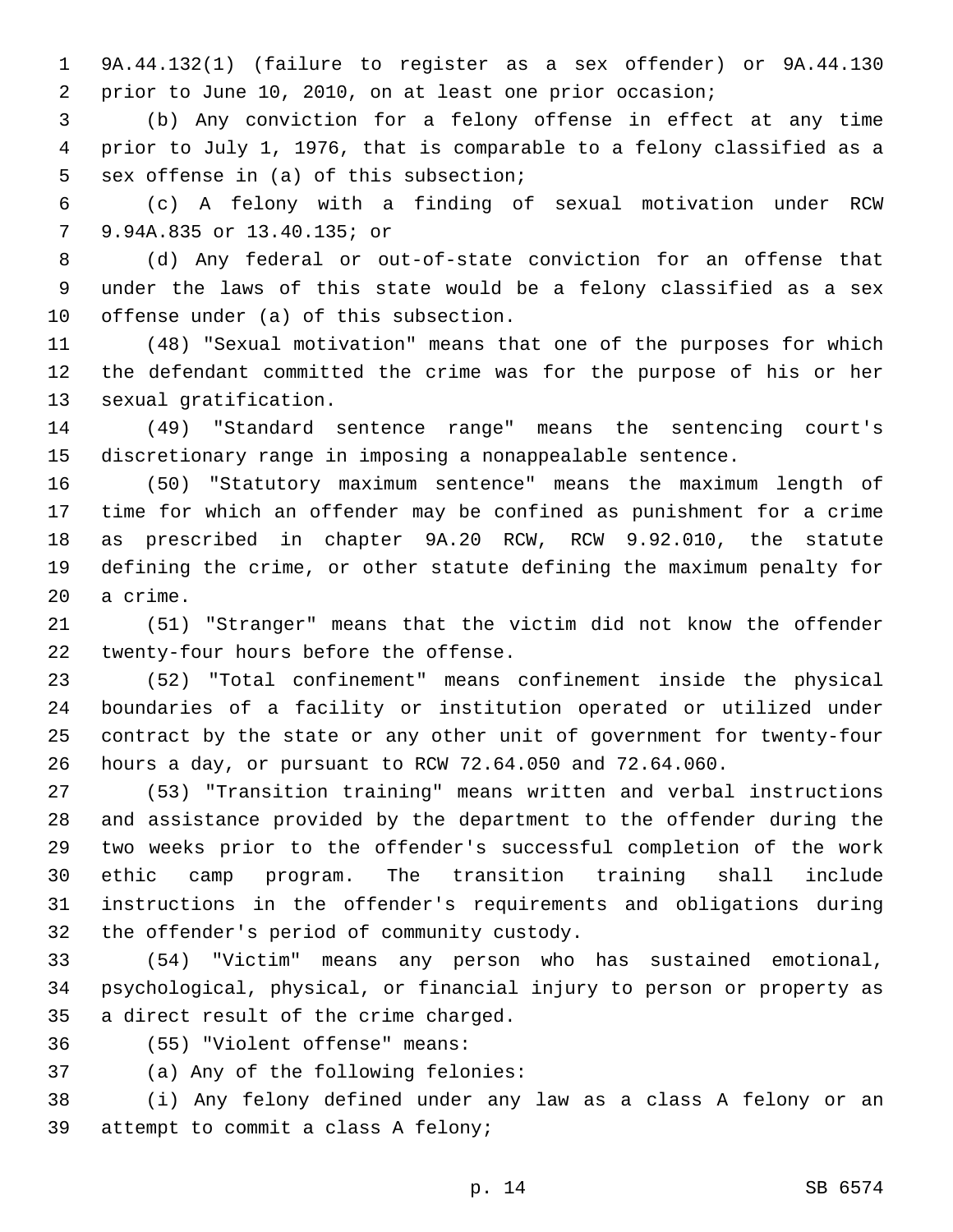- 1 (ii) Criminal solicitation of or criminal conspiracy to commit a
- 2 class A felony;
- 3 (iii) Manslaughter in the first degree;
- 4 (iv) Manslaughter in the second degree;
- 5 (v) Indecent liberties if committed by forcible compulsion;
- (vi) Kidnapping in the second degree;6
- 7 (vii) Arson in the second degree;
- 8 (viii) Assault in the second degree;
- 9 (ix) Assault of a child in the second degree;
- 10 (x) Extortion in the first degree;
- 11 (xi) Robbery in the second degree;
- 12 (xii) Drive-by shooting;

 (xiii) Vehicular assault, when caused by the operation or driving of a vehicle by a person while under the influence of intoxicating liquor or any drug or by the operation or driving of a vehicle in a 16 reckless manner; and

 (xiv) Vehicular homicide, when proximately caused by the driving of any vehicle by any person while under the influence of intoxicating liquor or any drug as defined by RCW 46.61.502, or by 20 the operation of any vehicle in a reckless manner;

21 (b) Any conviction for a felony offense in effect at any time 22 prior to July 1, 1976, that is comparable to a felony classified as a 23 violent offense in (a) of this subsection; and

24 (c) Any federal or out-of-state conviction for an offense that 25 under the laws of this state would be a felony classified as a 26 violent offense under (a) or (b) of this subsection.

27 (56) "Work crew" means a program of partial confinement 28 consisting of civic improvement tasks for the benefit of the 29 community that complies with RCW 9.94A.725.

 (57) "Work ethic camp" means an alternative incarceration program as provided in RCW 9.94A.690 designed to reduce recidivism and lower the cost of corrections by requiring offenders to complete a comprehensive array of real-world job and vocational experiences, character-building work ethics training, life management skills development, substance abuse rehabilitation, counseling, literacy 36 training, and basic adult education.

37 (58) "Work release" means a program of partial confinement 38 available to offenders who are employed or engaged as a student in a 39 regular course of study at school.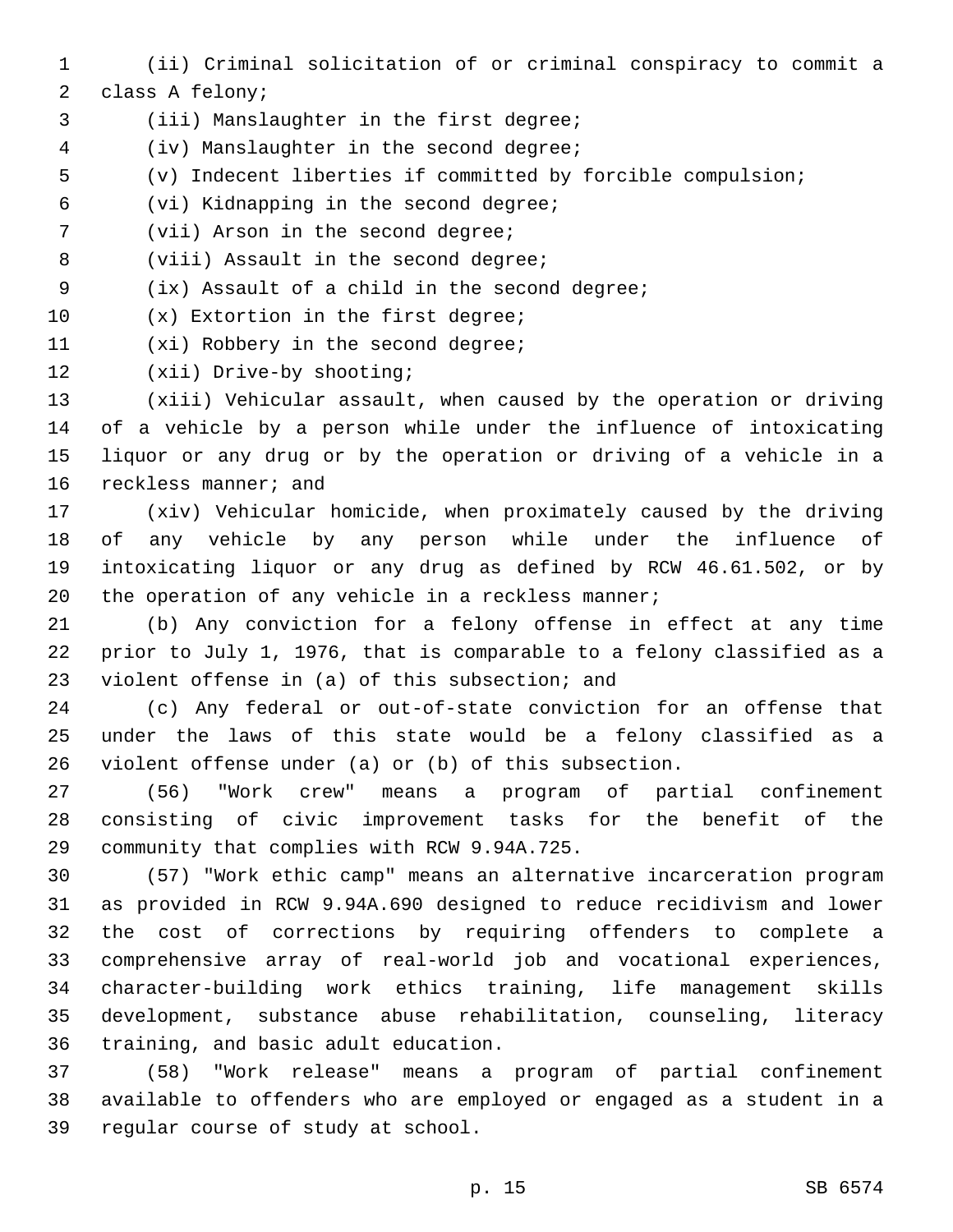(59) "Body armor" means any clothing or device designed primarily 2 to prevent penetration by a projectile fired from a firearm or by a knife, sword, or other cutting or stabbing instrument, and which is worn by an individual for that specific purpose in the commission of a crime.

 **Sec. 4.** RCW 9.94A.533 and 2016 c 203 s 7 are each amended to 7 read as follows:

 (1) The provisions of this section apply to the standard sentence 9 ranges determined by RCW 9.94A.510 or 9.94A.517.

 (2) For persons convicted of the anticipatory offenses of criminal attempt, solicitation, or conspiracy under chapter 9A.28 RCW, the standard sentence range is determined by locating the sentencing grid sentence range defined by the appropriate offender score and the seriousness level of the completed crime, and 15 multiplying the range by seventy-five percent.

 (3) The following additional times shall be added to the standard sentence range for felony crimes committed after July 23, 1995, if the offender or an accomplice was armed with a firearm as defined in RCW 9.41.010 and the offender is being sentenced for one of the crimes listed in this subsection as eligible for any firearm enhancements based on the classification of the completed felony crime. If the offender is being sentenced for more than one offense, the firearm enhancement or enhancements must be added to the total period of confinement for all offenses, regardless of which underlying offense is subject to a firearm enhancement. If the offender or an accomplice was armed with a firearm as defined in RCW 9.41.010 and the offender is being sentenced for an anticipatory offense under chapter 9A.28 RCW to commit one of the crimes listed in this subsection as eligible for any firearm enhancements, the following additional times shall be added to the standard sentence range determined under subsection (2) of this section based on the felony crime of conviction as classified under RCW 9A.28.020:

 (a) Five years for any felony defined under any law as a class A felony or with a statutory maximum sentence of at least twenty years, 35 or both, and not covered under  $((+f))$  (g) of this subsection;

 (b) Three years for any felony defined under any law as a class B felony or with a statutory maximum sentence of ten years, or both, 38 and not covered under  $((f+))$  (g) of this subsection;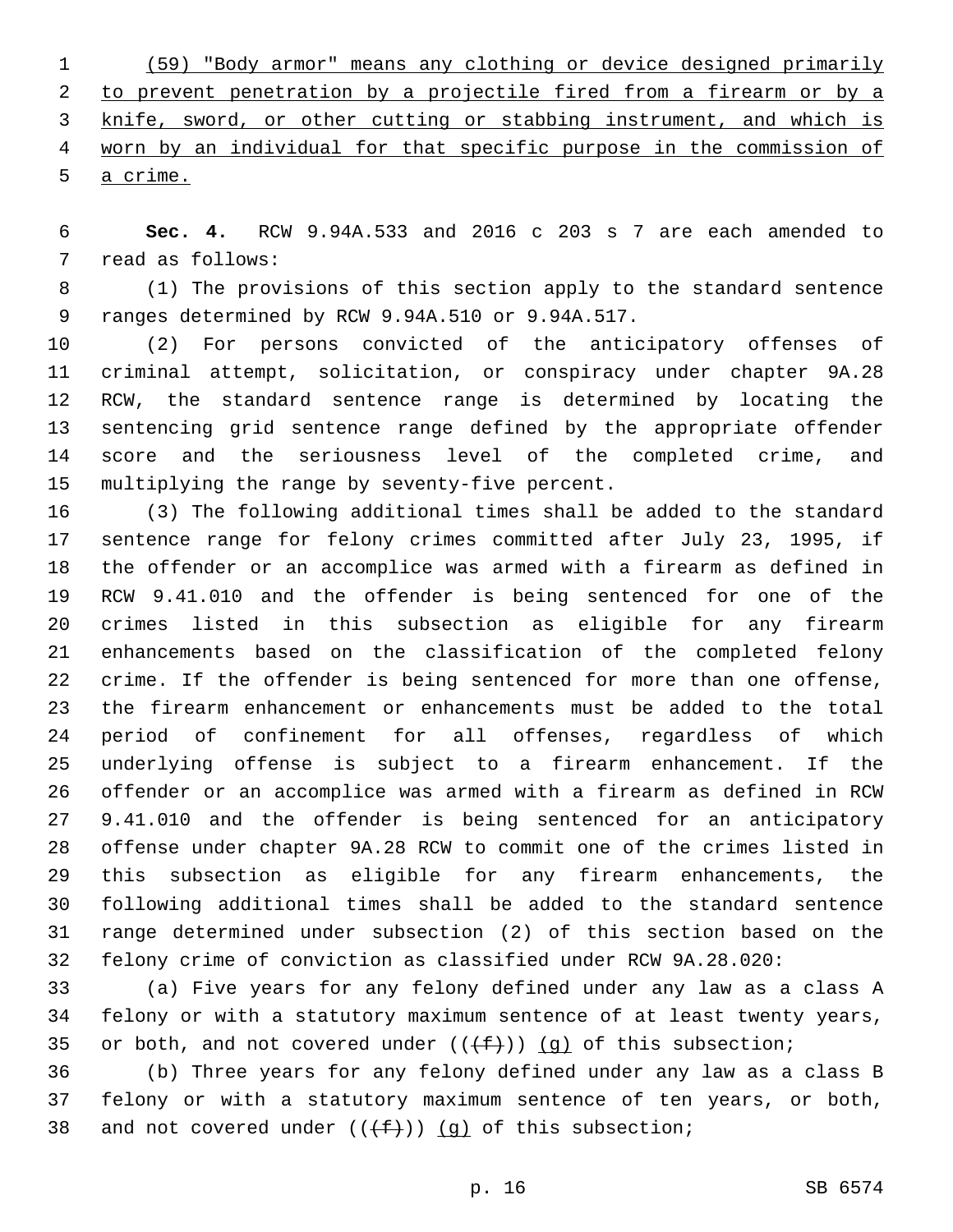(c) Eighteen months for any felony defined under any law as a class C felony or with a statutory maximum sentence of five years, or 3 both, and not covered under  $((+f))$  (g) of this subsection;

 (d) If the offender is being sentenced for any firearm enhancements under (a), (b), and/or (c) of this subsection and the offender has previously been sentenced for any deadly weapon enhancements after July 23, 1995, under (a), (b), and/or (c) of this subsection or subsection (4)(a), (b), and/or (c) of this section, or both, all firearm enhancements under this subsection shall be twice 10 the amount of the enhancement listed;

 (e) If the offender is being sentenced for any firearm enhancements under (a), (b), and/or (c) of this subsection and the 13 offender or an accomplice of the offender was in possession of body armor at the time of the offense, all firearm enhancements under this subsection shall be twice the amount of the enhancement listed or a 16 minimum of five years, whichever is greater;

 (f) Notwithstanding any other provision of law, all firearm enhancements under this section are mandatory, shall be served in total confinement, and shall run consecutively to all other sentencing provisions, including other firearm or deadly weapon enhancements, for all offenses sentenced under this chapter. However, whether or not a mandatory minimum term has expired, an offender serving a sentence under this subsection may be:

 (i) Granted an extraordinary medical placement when authorized under RCW 9.94A.728(1)(c); or25

(ii) Released under the provisions of RCW 9.94A.730;

 (( $(f+)$ ) (g) The firearm enhancements in this section shall apply to all felony crimes except the following: Possession of a machine gun, possessing a stolen firearm, drive-by shooting, theft of a firearm, unlawful possession of a firearm in the first and second 31 degree, and use of a machine gun in a felony;

 (( $\left(\frac{1}{9}i\right)$ ) (h) If the standard sentence range under this section exceeds the statutory maximum sentence for the offense, the statutory maximum sentence shall be the presumptive sentence unless the offender is a persistent offender. If the addition of a firearm enhancement increases the sentence so that it would exceed the statutory maximum for the offense, the portion of the sentence 38 representing the enhancement may not be reduced.

 (4) The following additional times shall be added to the standard sentence range for felony crimes committed after July 23, 1995, if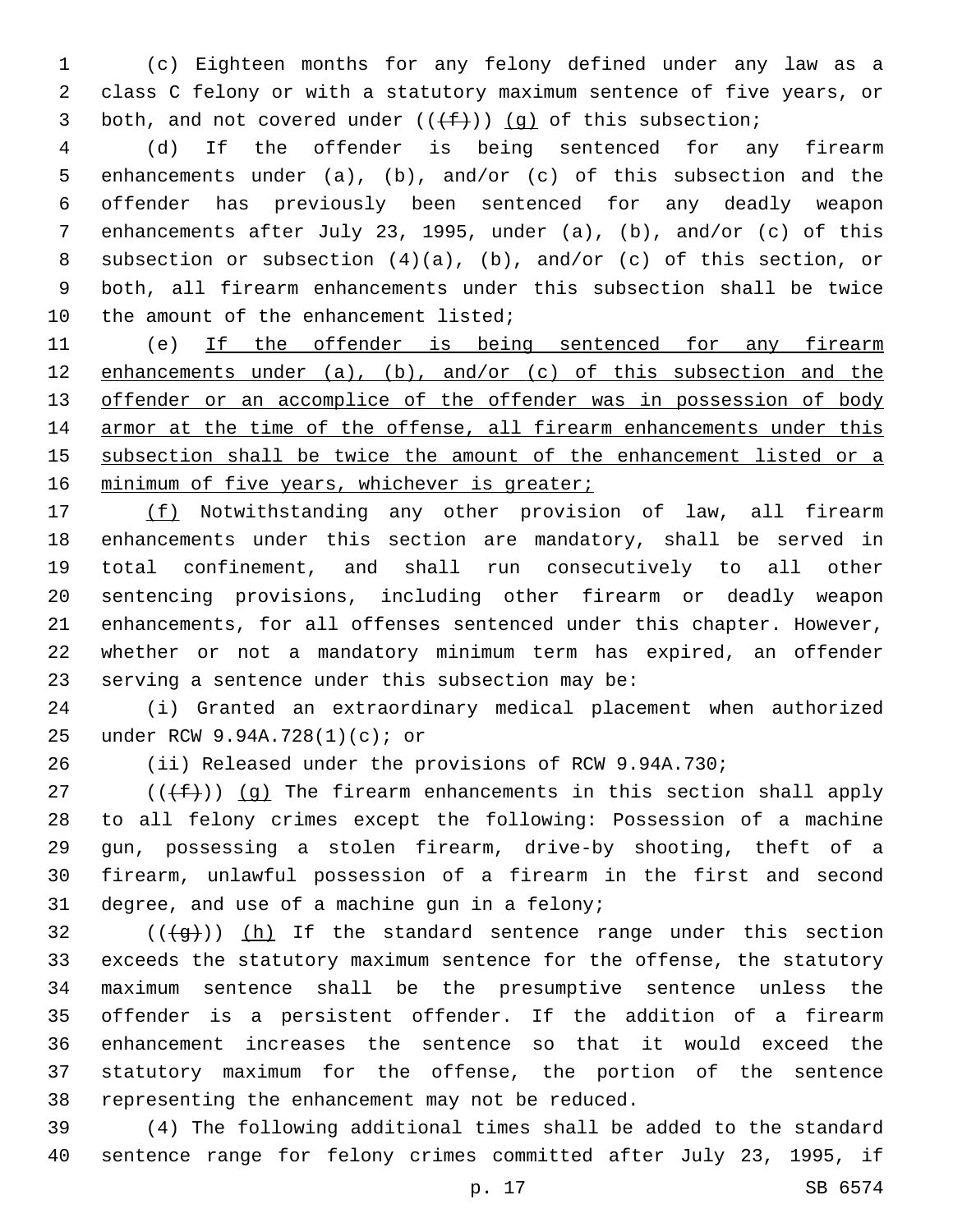the offender or an accomplice was armed with a deadly weapon other than a firearm as defined in RCW 9.41.010 and the offender is being sentenced for one of the crimes listed in this subsection as eligible for any deadly weapon enhancements based on the classification of the completed felony crime. If the offender is being sentenced for more than one offense, the deadly weapon enhancement or enhancements must be added to the total period of confinement for all offenses, regardless of which underlying offense is subject to a deadly weapon enhancement. If the offender or an accomplice was armed with a deadly weapon other than a firearm as defined in RCW 9.41.010 and the offender is being sentenced for an anticipatory offense under chapter 9A.28 RCW to commit one of the crimes listed in this subsection as eligible for any deadly weapon enhancements, the following additional times shall be added to the standard sentence range determined under subsection (2) of this section based on the felony crime of 16 conviction as classified under RCW 9A.28.020:

 (a) Two years for any felony defined under any law as a class A felony or with a statutory maximum sentence of at least twenty years, or both, and not covered under (f) of this subsection;

 (b) One year for any felony defined under any law as a class B felony or with a statutory maximum sentence of ten years, or both, 22 and not covered under (f) of this subsection;

 (c) Six months for any felony defined under any law as a class C felony or with a statutory maximum sentence of five years, or both, 25 and not covered under  $(f)$  of this subsection;

 (d) If the offender is being sentenced under (a), (b), and/or (c) of this subsection for any deadly weapon enhancements and the offender has previously been sentenced for any deadly weapon enhancements after July 23, 1995, under (a), (b), and/or (c) of this subsection or subsection (3)(a), (b), and/or (c) of this section, or both, or the offender or an accomplice was in possession of body 32 armor at the time of the offense, all deadly weapon enhancements under this subsection shall be twice the amount of the enhancement 34 listed;

 (e) Notwithstanding any other provision of law, all deadly weapon enhancements under this section are mandatory, shall be served in total confinement, and shall run consecutively to all other sentencing provisions, including other firearm or deadly weapon enhancements, for all offenses sentenced under this chapter. However,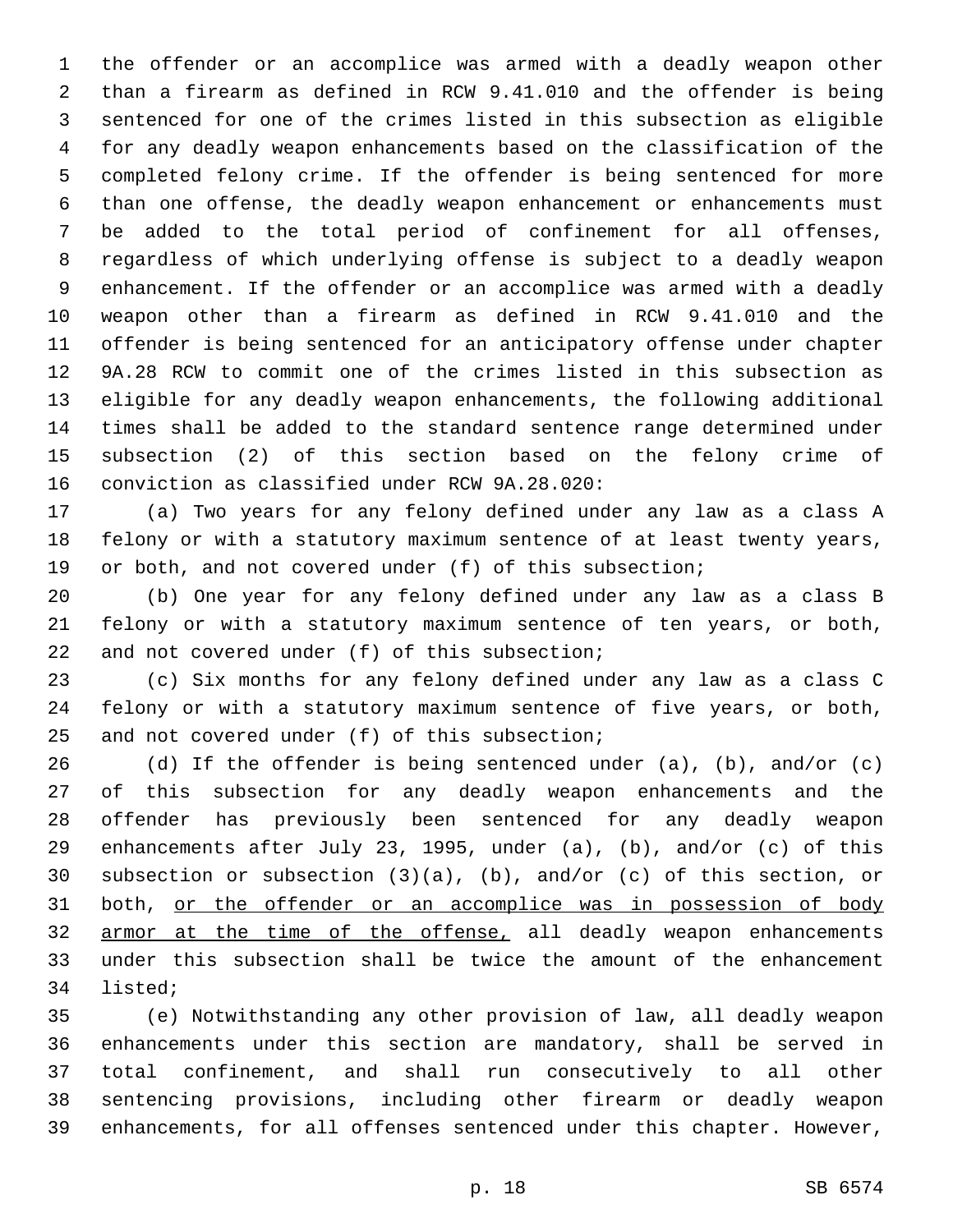whether or not a mandatory minimum term has expired, an offender serving a sentence under this subsection may be:

 (i) Granted an extraordinary medical placement when authorized under RCW 9.94A.728(1)(c); or4

(ii) Released under the provisions of RCW 9.94A.730;

 (f) The deadly weapon enhancements in this section shall apply to all felony crimes except the following: Possession of a machine gun, possessing a stolen firearm, drive-by shooting, theft of a firearm, unlawful possession of a firearm in the first and second degree, and 10 use of a machine gun in a felony;

 (g) If the standard sentence range under this section exceeds the statutory maximum sentence for the offense, the statutory maximum sentence shall be the presumptive sentence unless the offender is a persistent offender. If the addition of a deadly weapon enhancement increases the sentence so that it would exceed the statutory maximum for the offense, the portion of the sentence representing the 17 enhancement may not be reduced.

 (5) The following additional times shall be added to the standard sentence range if the offender or an accomplice committed the offense while in a county jail or state correctional facility and the offender is being sentenced for one of the crimes listed in this subsection. If the offender or an accomplice committed one of the crimes listed in this subsection while in a county jail or state correctional facility, and the offender is being sentenced for an anticipatory offense under chapter 9A.28 RCW to commit one of the crimes listed in this subsection, the following additional times shall be added to the standard sentence range determined under 28 subsection (2) of this section:

 (a) Eighteen months for offenses committed under RCW 69.50.401(2) 30 (a) or (b) or 69.50.410;

 (b) Fifteen months for offenses committed under RCW 69.50.401(2) 32 (c),  $(d)$ , or  $(e)$ ;

(c) Twelve months for offenses committed under RCW 69.50.4013.

 For the purposes of this subsection, all of the real property of a state correctional facility or county jail shall be deemed to be 36 part of that facility or county jail.

 (6) An additional twenty-four months shall be added to the standard sentence range for any ranked offense involving a violation of chapter 69.50 RCW if the offense was also a violation of RCW 69.50.435 or 9.94A.827. All enhancements under this subsection shall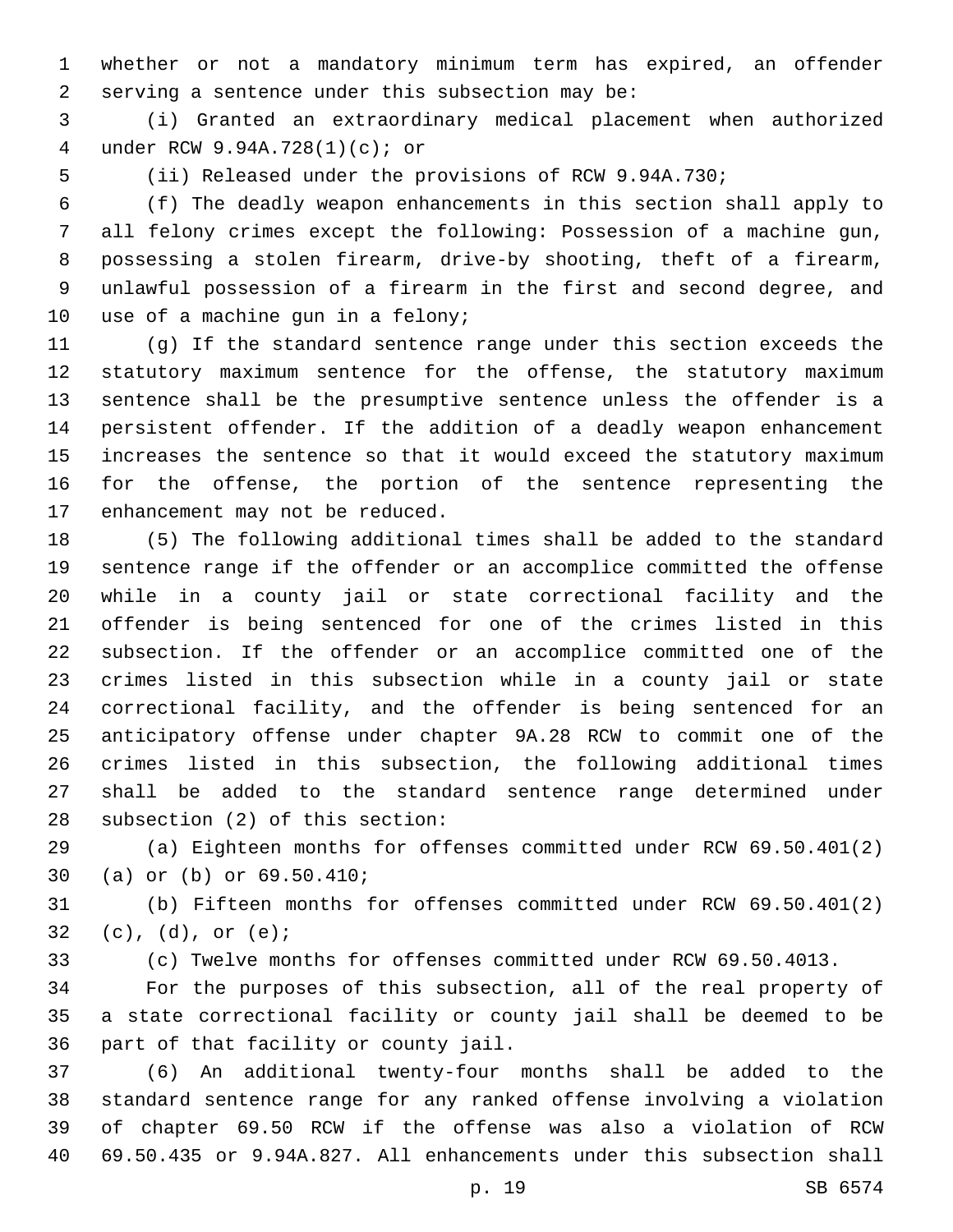run consecutively to all other sentencing provisions, for all 2 offenses sentenced under this chapter.

 (7) An additional two years shall be added to the standard sentence range for vehicular homicide committed while under the influence of intoxicating liquor or any drug as defined by RCW 46.61.502 for each prior offense as defined in RCW 46.61.5055.

 Notwithstanding any other provision of law, all impaired driving enhancements under this subsection are mandatory, shall be served in total confinement, and shall run consecutively to all other sentencing provisions, including other impaired driving enhancements, 11 for all offenses sentenced under this chapter.

 An offender serving a sentence under this subsection may be granted an extraordinary medical placement when authorized under RCW 9.94A.728(1)(c).

 (8)(a) The following additional times shall be added to the standard sentence range for felony crimes committed on or after July 1, 2006, if the offense was committed with sexual motivation, as that term is defined in RCW 9.94A.030. If the offender is being sentenced for more than one offense, the sexual motivation enhancement must be added to the total period of total confinement for all offenses, regardless of which underlying offense is subject to a sexual motivation enhancement. If the offender committed the offense with sexual motivation and the offender is being sentenced for an anticipatory offense under chapter 9A.28 RCW, the following additional times shall be added to the standard sentence range determined under subsection (2) of this section based on the felony crime of conviction as classified under RCW 9A.28.020:

 (i) Two years for any felony defined under the law as a class A felony or with a statutory maximum sentence of at least twenty years, 30 or both;

 (ii) Eighteen months for any felony defined under any law as a class B felony or with a statutory maximum sentence of ten years, or 33 both;

 (iii) One year for any felony defined under any law as a class C felony or with a statutory maximum sentence of five years, or both;

 (iv) If the offender is being sentenced for any sexual motivation enhancements under (a)(i), (ii), and/or (iii) of this subsection and the offender has previously been sentenced for any sexual motivation enhancements on or after July 1, 2006, under (a)(i), (ii), and/or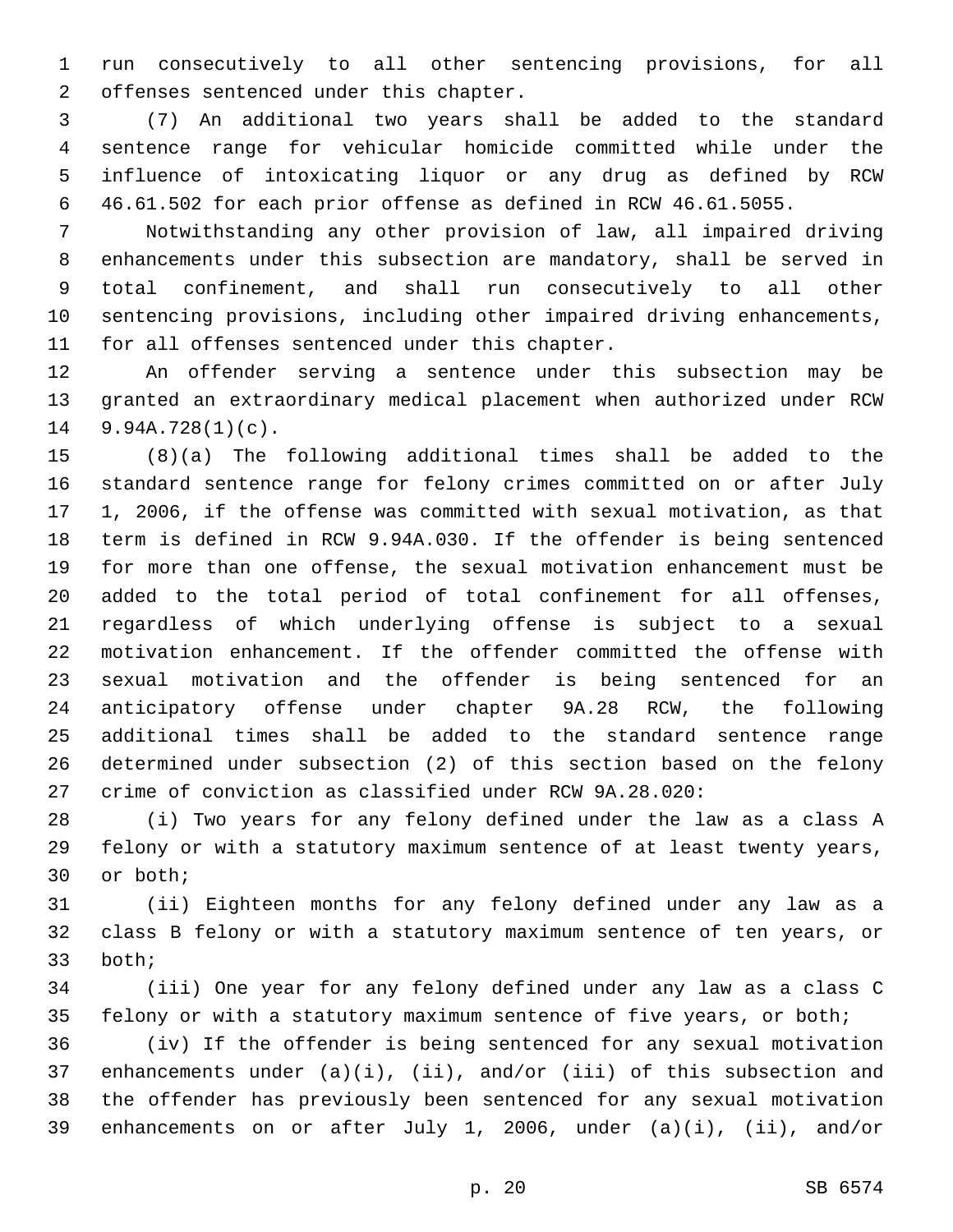(iii) of this subsection, all sexual motivation enhancements under 2 this subsection shall be twice the amount of the enhancement listed;

 (b) Notwithstanding any other provision of law, all sexual motivation enhancements under this subsection are mandatory, shall be served in total confinement, and shall run consecutively to all other sentencing provisions, including other sexual motivation enhancements, for all offenses sentenced under this chapter. However, whether or not a mandatory minimum term has expired, an offender 9 serving a sentence under this subsection may be:

 (i) Granted an extraordinary medical placement when authorized 11 under RCW 9.94A.728(1)(c); or

(ii) Released under the provisions of RCW 9.94A.730;

 (c) The sexual motivation enhancements in this subsection apply 14 to all felony crimes;

 (d) If the standard sentence range under this subsection exceeds the statutory maximum sentence for the offense, the statutory maximum sentence shall be the presumptive sentence unless the offender is a persistent offender. If the addition of a sexual motivation enhancement increases the sentence so that it would exceed the statutory maximum for the offense, the portion of the sentence 21 representing the enhancement may not be reduced;

 (e) The portion of the total confinement sentence which the offender must serve under this subsection shall be calculated before 24 any earned early release time is credited to the offender;

 (f) Nothing in this subsection prevents a sentencing court from imposing a sentence outside the standard sentence range pursuant to 27 RCW 9.94A.535.

 (9) An additional one-year enhancement shall be added to the standard sentence range for the felony crimes of RCW 9A.44.073, 9A.44.076, 9A.44.079, 9A.44.083, 9A.44.086, or 9A.44.089 committed on or after July 22, 2007, if the offender engaged, agreed, or offered to engage the victim in the sexual conduct in return for a fee. If the offender is being sentenced for more than one offense, the one-year enhancement must be added to the total period of total confinement for all offenses, regardless of which underlying offense is subject to the enhancement. If the offender is being sentenced for an anticipatory offense for the felony crimes of RCW 9A.44.073, 9A.44.076, 9A.44.079, 9A.44.083, 9A.44.086, or 9A.44.089, and the offender attempted, solicited another, or conspired to engage, agree, or offer to engage the victim in the sexual conduct in return for a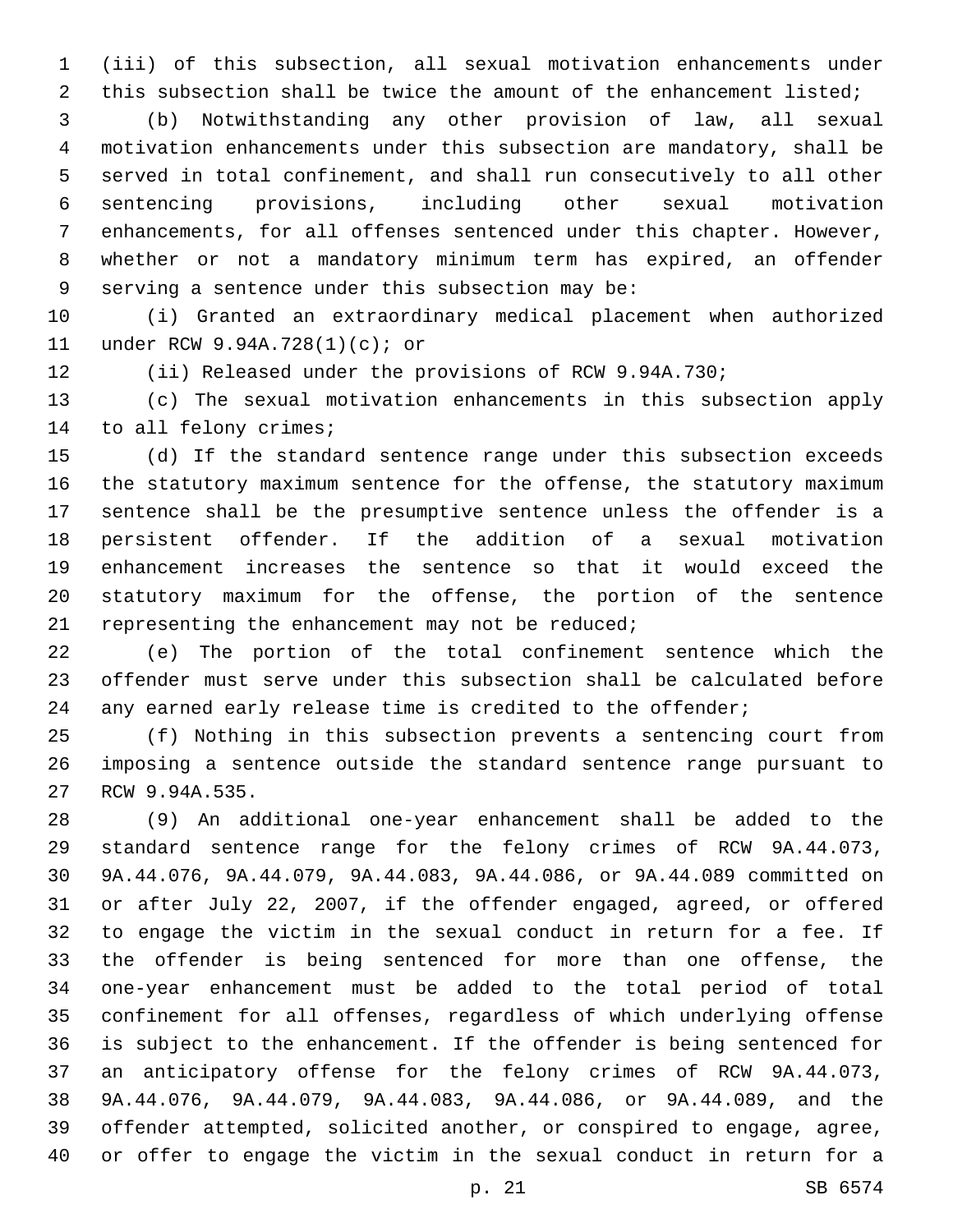fee, an additional one-year enhancement shall be added to the standard sentence range determined under subsection (2) of this section. For purposes of this subsection, "sexual conduct" means sexual intercourse or sexual contact, both as defined in chapter 5 9A.44 RCW.

 (10)(a) For a person age eighteen or older convicted of any criminal street gang-related felony offense for which the person compensated, threatened, or solicited a minor in order to involve the minor in the commission of the felony offense, the standard sentence range is determined by locating the sentencing grid sentence range defined by the appropriate offender score and the seriousness level of the completed crime, and multiplying the range by one hundred twenty-five percent. If the standard sentence range under this subsection exceeds the statutory maximum sentence for the offense, the statutory maximum sentence is the presumptive sentence unless the 16 offender is a persistent offender.

 (b) This subsection does not apply to any criminal street gang- related felony offense for which involving a minor in the commission of the felony offense is an element of the offense.

 (c) The increased penalty specified in (a) of this subsection is unavailable in the event that the prosecution gives notice that it will seek an exceptional sentence based on an aggravating factor 23 under RCW 9.94A.535.

 (11) An additional twelve months and one day shall be added to the standard sentence range for a conviction of attempting to elude a police vehicle as defined by RCW 46.61.024, if the conviction included a finding by special allegation of endangering one or more 28 persons under RCW 9.94A.834.

 (12) An additional twelve months shall be added to the standard sentence range for an offense that is also a violation of RCW 31 9.94A.831.

 (13) An additional twelve months shall be added to the standard sentence range for vehicular homicide committed while under the influence of intoxicating liquor or any drug as defined by RCW 46.61.520 or for vehicular assault committed while under the influence of intoxicating liquor or any drug as defined by RCW 46.61.522, or for any felony driving under the influence (RCW 46.61.502(6)) or felony physical control under the influence (RCW 46.61.504(6)) for each child passenger under the age of sixteen who is an occupant in the defendant's vehicle. These enhancements shall